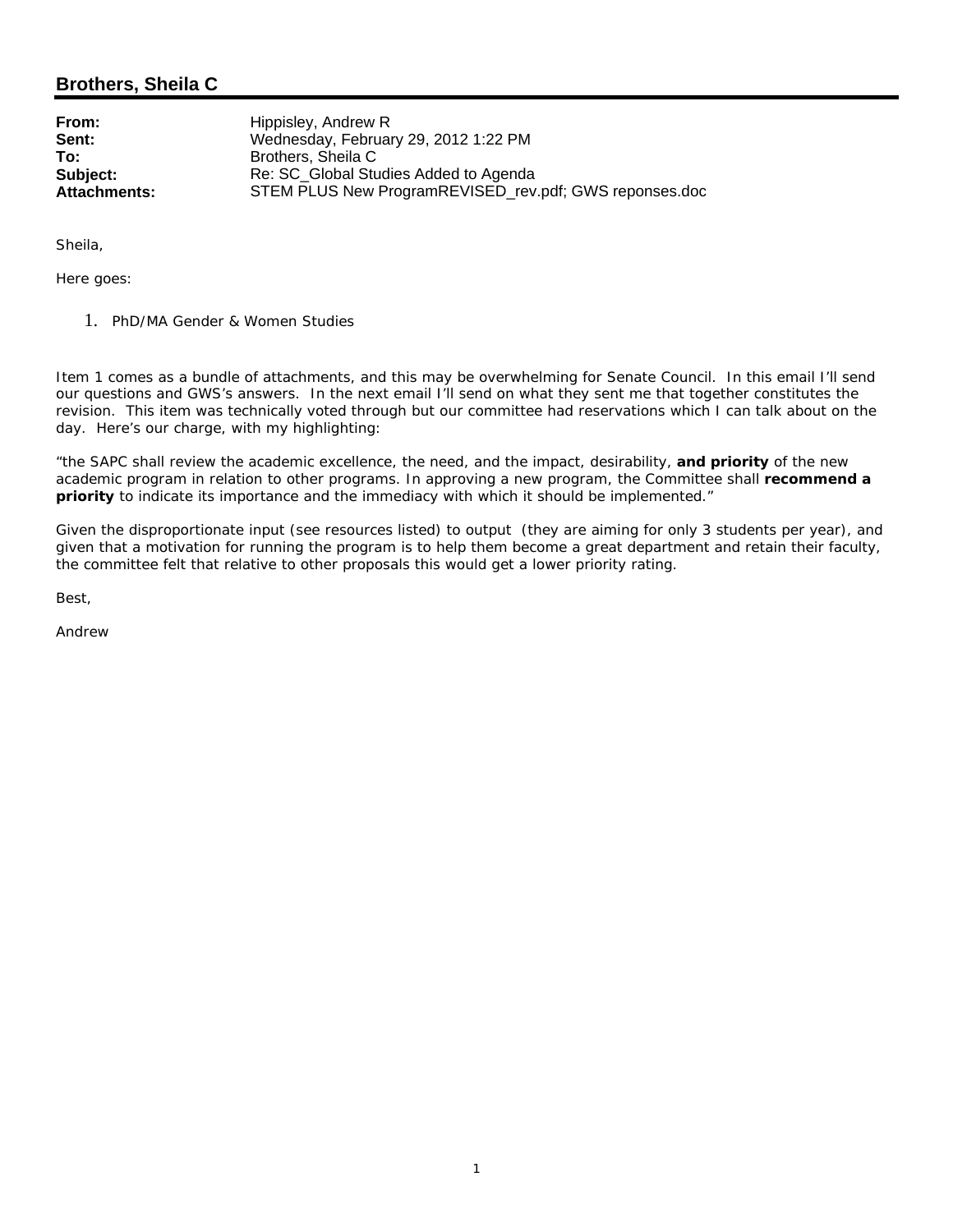# **PhD Program in Gender and Women's Studies College of Arts and Sciences**

### **Introduction**

The Department of Gender and Women's Studies proposes a PhD program in Gender and Women's Studies. Through this program we expect to train scholars in the academic field of Gender and Women's Studies and to prepare them for career fields including academia, research, the non-profit sector, media, policy and advocacy.

Gender and Women's Studies is a growing field in U.S. universities, with substantial student interest and diverse occupational profiles for graduates at all levels. There are over 650 undergraduate programs nationally. **Yet there are only 15 Ph.D. programs, i.e. those** allowing students to complete advanced study in this field. GWS at UK has had a successful certificate program for 18 years with 129 graduate students receiving certificates as of May 2011. We expect that our PhD program will be highly competitive nationally, given our strong and active research faculty whose interests cohere around a number of themes described below. We aim to build a distinguished academic program where students are well trained in content areas, research methodology, teaching, and applied skills.

The Department of Gender and Women's Studies supports an integrative, multidisciplinary, theoretically diverse approach to the study of gender, which includes the social construction of femininity and masculinity across cultures. We are committed to research and teaching about the lives, cultures, perspectives, and activities of women as well as men globally, and to the understanding of gender as a construct that permeates human experience, thought, and history. Understanding women's experiences and contributions to society is central to the GWS mission, yet GWS recognizes that men's lives are gendered and is thus developing its strength in masculinity studies (Drs. Alcalde, Bordo, Couti, Mason and Tice have all published or are currently researching in this field and will be offering courses at the graduate and undergraduate levels. Dr. Alcalde will soon offer a Men and Masculinity course at the graduate level and Dr. Tice will shortly teach about the constructions of manhood on campus). Gender relations occur simultaneously with other social relations and inequalities of power, including those based on ability, age, class, ethnicity, race, region, religion, sexual orientation and the inequitable distribution of resources in and among countries and groups globally; this informs the research and teaching of the GWS faculty.

GWS Graduate Learning Outcomes are:

- 1. Demonstrate an ability to conduct advanced interdisciplinary research in gender and feminist studies, to identify salient research questions, and to critically evaluate a variety of texts and other sources of information.
- 2. Critically interpret feminist texts and arguments. Recognize and critically assess the theories and methods underlying a range of feminist analytic approaches.
- 3. Demonstrate ability to communicate clearly and effectively by analyzing and presenting concepts and interpretations orally and writing persuasive and organized essays and chapters.
- 4. Recognize and analyze relations of power marked by gender and how these relations mediate and are mediated by other social distinctions and processes including age, class, colonialism, ethnicity, national origin, race, religion, and sexuality.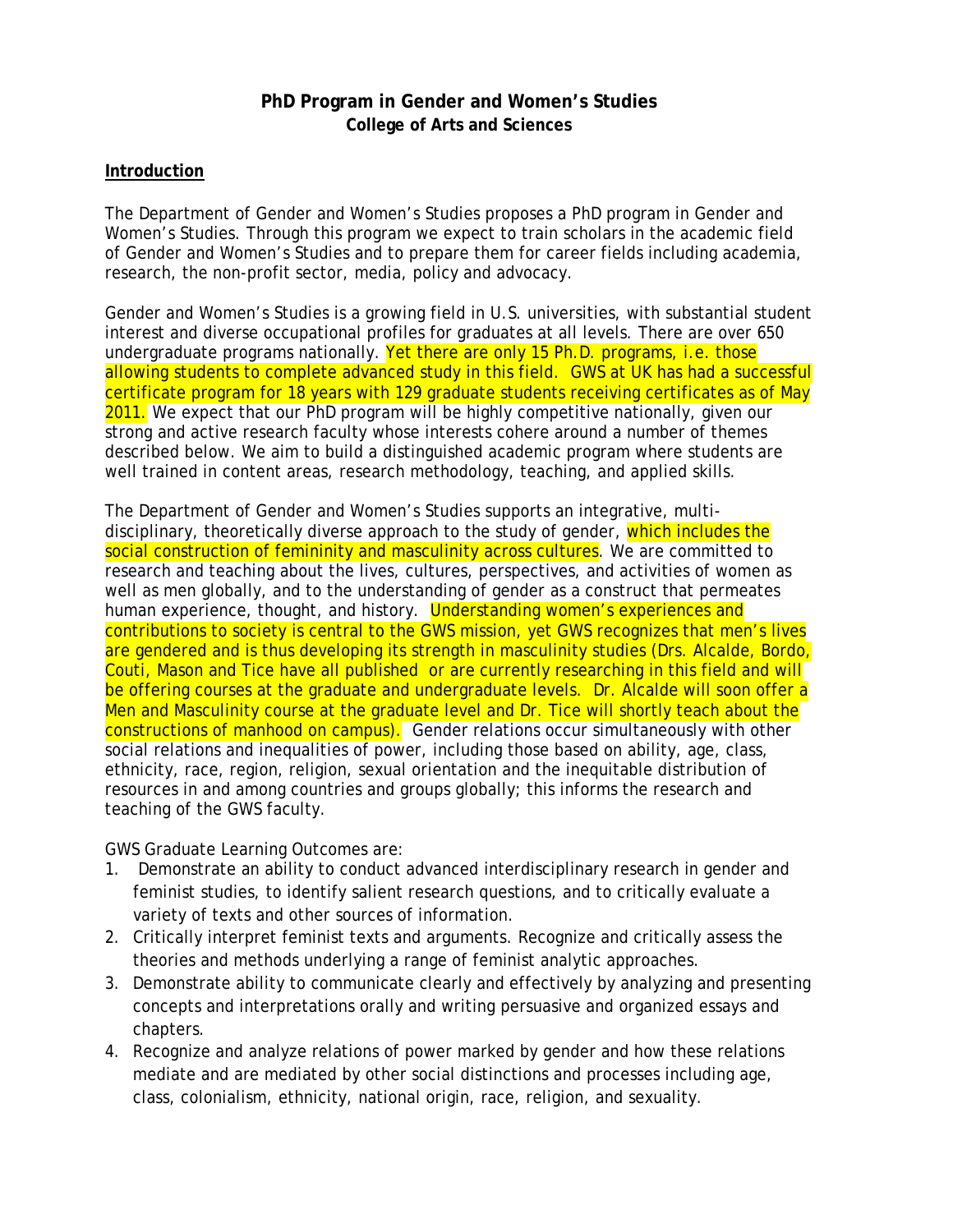Our Goals and Objectives with these outcomes are (1) critical understanding of the history of feminist thought, theory, and social action, and gender and masculinity theories as conceptualized from a variety of disciplinary perspectives and within a transnational framework; (2) expertise in appropriate methodologies, both within a discipline of a student's choice and/or those of an interdisciplinary nature; (3) an understanding of gender as it intersects with other social relations and categories of identity; (4) feminisms and the gendered lives of men and women in transnational context; (5) the opportunity to engage in rigorous, creative and original research and writing, culminating in a dissertation.

PhD students will be able to pursue concentrated work in a variety of areas, including (but not limited to) sexuality and masculinity studies, narrative and visual representations, gender and science, and states, economies, and social action. They may also choose to pursue an innovative, integrative concentration in the body in cultural context. The opportunity to concentrate on the body in cultural context, working with distinguished faculty from across the disciplines, will be immensely attractive to prospective graduate students, will encourage exciting new research collaborations and teaching opportunities for faculty working across these areas, establish UK Gender and Women's studies as a leader and innovator in creative graduate program development.

The need and demand for a PhD program in Gender and Women's Studies is considerable. Numerous organizations (e.g., National Women's Studies Association; Chronicle of Higher Education) report that the academy is seeing an increasing demand for programs that are interdisciplinary and those that address women's and gender issues. These GWS programs are becoming more embedded in academic institutions as units that offer baccalaureate and graduate degrees. Among our 19 benchmarks institutions, 8 currently offer a PhD (10 offer MA degrees and 18 offer graduate degrees, joint graduate degrees, graduate minors, certificates or concentrations). While the University of Louisville currently offers an MA degree in Women's and Gender Studies, and both U of L and Western Kentucky offer a graduate certificate, there are no PhD programs in the Commonwealth.

The establishment of a GWS PhD program will expand upon our current graduate certificate, which has been very popular since its inception in 1993. Most of our graduates have gone on to secure academics positions. A Ph.D. program will help attract and retain outstanding faculty for the Department and contribute to our goal of becoming a Top 20 research university. Faculty members in the Department and many of our Affiliated Faculty members have outstanding national and international reputations in studying gender (which includes men or women), and/or women (since this was the initial historical focus of most programs across the country and here at UK). We receive many inquiries from within and outside the state regarding a graduate degree in GWS at the University of Kentucky. Moreover, many of our Certificate students have indicated that that would have preferred a Ph.D. in GWS. Students with doctoral degrees in this area will be competitive for academic positions in a variety of disciplinary fields *including, women's studies, gender* studies, masculinity studies, and sexuality studies (one of our Certificate students with a Ph.D. in Biology now teaching in a GWS Department at the University of Virginia); non governmental organizations such as those recognized by the United Nations; national non profits, think tanks, and advocacy organizations such as the Feminist Majority Foundation,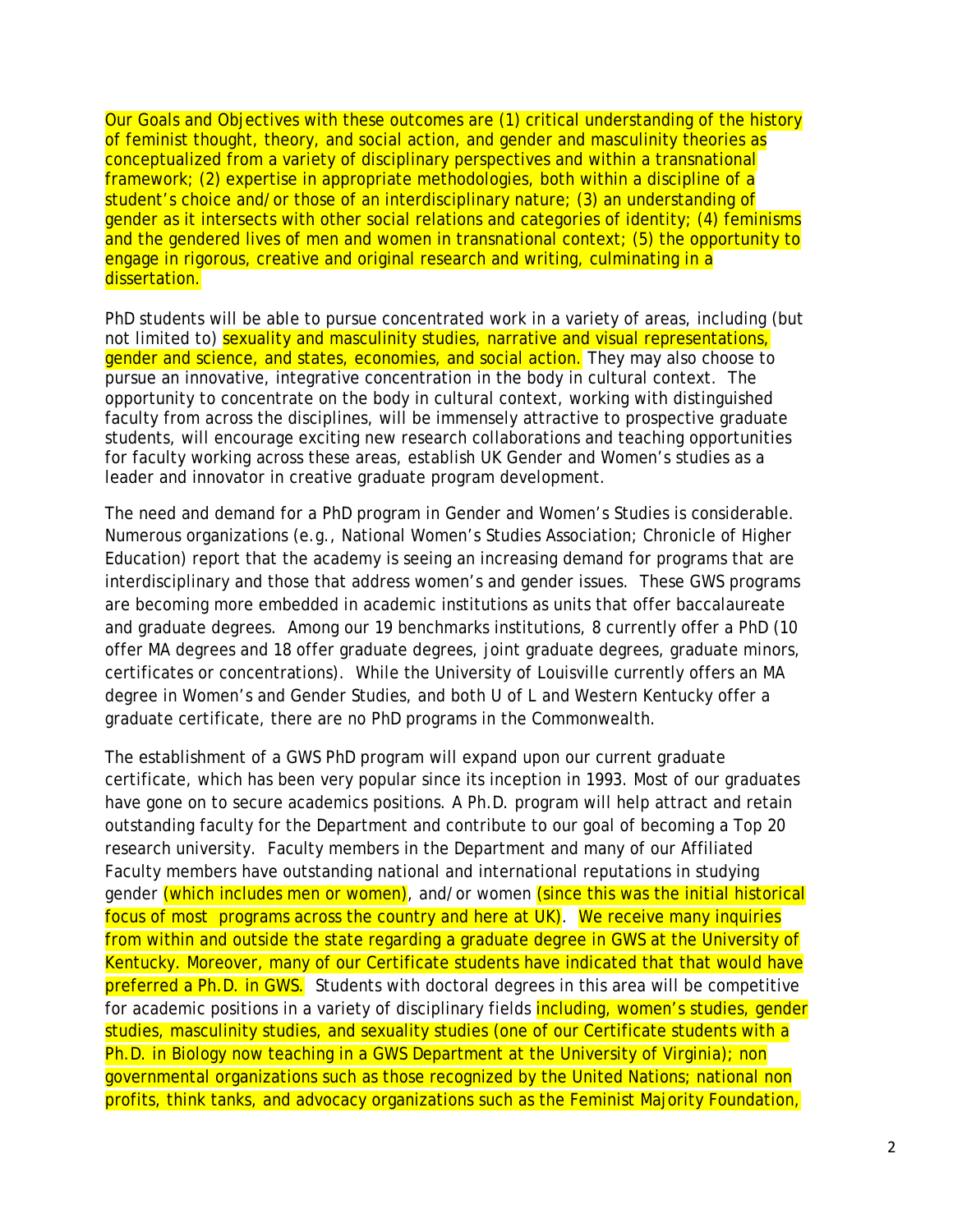National Organization of Women, Women for Women International, Planned Parenthood, the Institute for Women's Policy Research, Wellesley Centers for Women, National Council for Research on Women; local non profits including violence prevention centers, rape crisis centers, and federal, state, and local government units focusing on women, families, or equity issues, including human relations commissions and commissions on women.

### **Resources**

The Gender and Women's Studies Department currently has six full-time faculty and three joint appointments. In addition we have assembled from our Affiliated Faculty a list of scholars who have agreed to serve as GWS Graduate Faculty that we attach to this proposal. No additional resources from the University will be required to operate this program.

We have created two new courses for this program, but one of them, GWS 640 History of Feminist Thought and Action, replaces an older Advanced Feminist Theory course that will only be taught occasionally. We have also added a Methods course in GWS 630. The rest of the curriculum involves existing courses that we already regularly teach.

### **Required Courses**

Two Courses in Feminist Thought/Theory sequence: GWS 640 (new course) History of Feminist Thought and Action; GWS 650 (already taught every year) Feminist Theory. Feminist Theory is a standard course in graduate and undergraduate programs in GWS. Some institutions have courses on the history of feminist thought or they combine historical and contemporary theories into one course. We believe that history is an essential component to our program and are pleased to offer a somewhat unique course, the History of Feminist Thought and Action. These courses deal with theories about gender, which includes both women and men.

Two Methods/Skills Courses: GWS 630 (new course) Seminar in Feminist Research Methods and additional GWS or approved method/skill course. We agreed on two courses: one that would be interdisciplinary and the other that would be rooted in a particular discipline. Our reasoning included garnering sufficient skills for dissertation research and making our graduates more attractive to potential employers.

Two pro-seminars: GWS 600 Topics in Gender and Women's Studies or GWS 700 Topical Seminar in Gender and Women's Studies. (Both are existing courses). (Topics include The Body in History and Culture, Men and Masculinity, The Creation of Ann Boleyn, Post-Colonialism and Gender, Gender Courts and Law, Class and Gender, Gender and Appalachia, Queer Theory, Gender and Popular Culture, Feminist Science Studies, among many others.

The program is designed so that students can complete it within 4 years, depending on the demands of their dissertation research.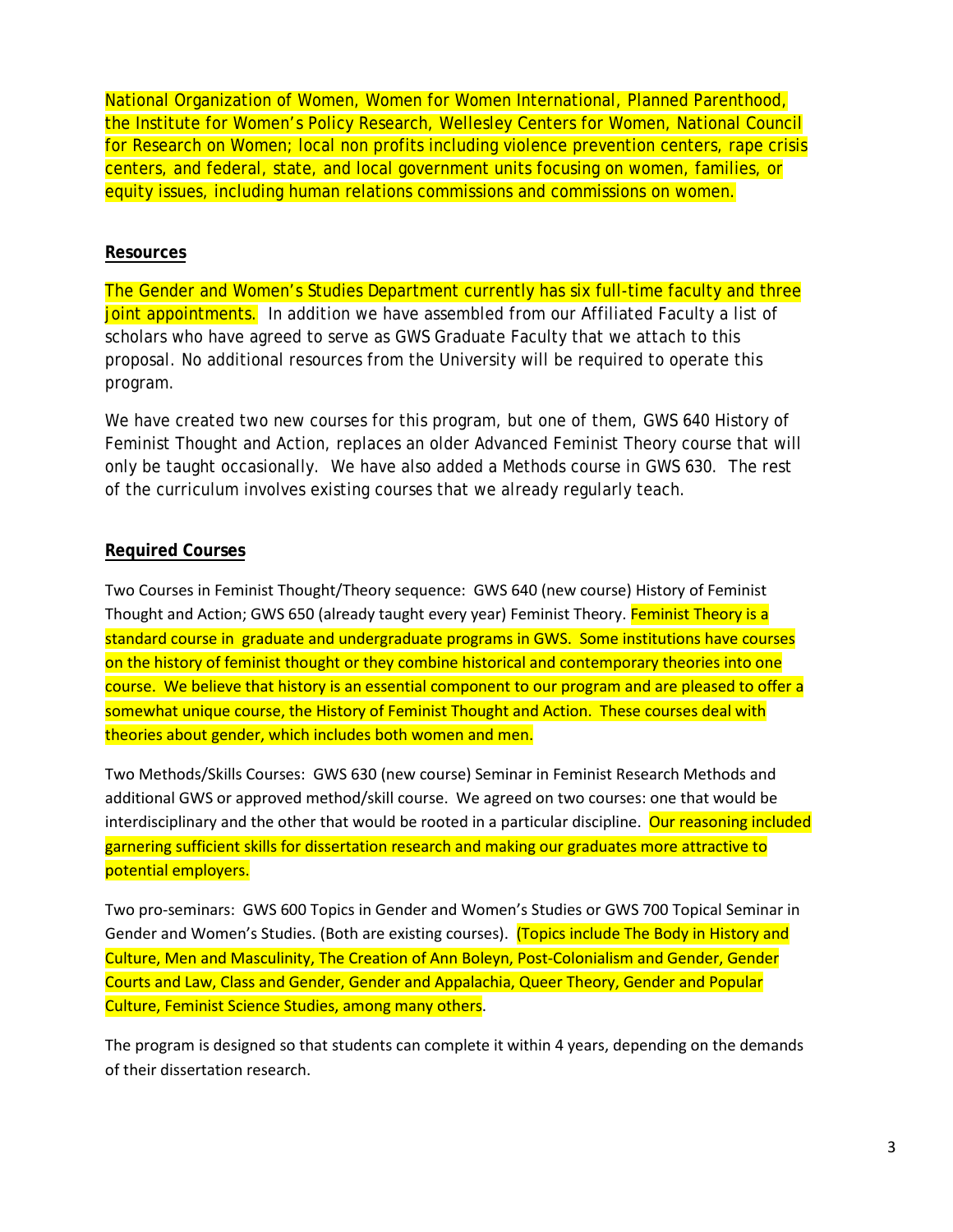### **(Attach completed "Application to Classify Proposed Program"1 )**

### **GENERAL INFORMATION**

| College:<br>Arts & Sciences                                                                                             |  | Department:                |                                                                                   | <b>Gender and Women's Studies</b> |          |       |                   |                                    |
|-------------------------------------------------------------------------------------------------------------------------|--|----------------------------|-----------------------------------------------------------------------------------|-----------------------------------|----------|-------|-------------------|------------------------------------|
|                                                                                                                         |  |                            |                                                                                   |                                   |          |       |                   |                                    |
| Major Name:                                                                                                             |  | Gender and Women's Studies |                                                                                   | Degree Title:                     |          | Ph.D. |                   |                                    |
|                                                                                                                         |  |                            |                                                                                   |                                   |          |       |                   |                                    |
|                                                                                                                         |  |                            |                                                                                   | Specialty Fields w/in             |          |       |                   |                                    |
| Formal Option(s):                                                                                                       |  |                            |                                                                                   | Formal Option:                    |          |       |                   |                                    |
|                                                                                                                         |  |                            |                                                                                   |                                   |          |       |                   |                                    |
|                                                                                                                         |  |                            | Date of Contact with Associate Provost for Academic Administration <sup>1</sup> : |                                   |          |       | February 12, 2010 |                                    |
|                                                                                                                         |  |                            |                                                                                   |                                   |          |       |                   |                                    |
| Bulletin (yr & pgs):                                                                                                    |  | NA                         | CIP Code <sup>1</sup> :                                                           | 05.0299                           |          |       | Today's Date:     | May 14, 2010                       |
|                                                                                                                         |  |                            |                                                                                   |                                   |          |       |                   |                                    |
| Accrediting agency (if applicable):                                                                                     |  |                            | NA                                                                                |                                   |          |       |                   |                                    |
|                                                                                                                         |  |                            |                                                                                   |                                   |          |       |                   |                                    |
| Specific Date <sup>2</sup> :<br>$\bowtie$ Semester following approval.<br><b>Requested Effective Date:</b><br><b>OR</b> |  |                            |                                                                                   |                                   |          |       |                   |                                    |
|                                                                                                                         |  |                            |                                                                                   |                                   |          |       |                   |                                    |
| Dept Contact Person:                                                                                                    |  | Dr. Patricia Cooper        |                                                                                   | Phone:                            | 257-1388 |       | Email:            | patricia.cooper@uky.ed<br><u>ប</u> |

| 1. Number of transfer credits allowed:                                                                                                         | 9 hours of graduate course credit not used toward   |
|------------------------------------------------------------------------------------------------------------------------------------------------|-----------------------------------------------------|
|                                                                                                                                                | a degree may be transferred from another            |
|                                                                                                                                                | institution or another program; if the student has  |
|                                                                                                                                                | an MA from another institution or another           |
|                                                                                                                                                |                                                     |
|                                                                                                                                                | program, up to 18 hours from course credits from    |
|                                                                                                                                                | the M.A. may be credited toward the pre-            |
|                                                                                                                                                | qualifying exam residency requirements.             |
| (Maximum is Graduate School limit of total of 9 hours (or 25% of the credit hours needed to fulfill the pre-qualifying residency requirement.) |                                                     |
| 2. Residence requirement:                                                                                                                      | A student must complete a minimum of 36 hours       |
|                                                                                                                                                | of residency before the qualifying exams and 2      |
|                                                                                                                                                | semesters of residency after qualifying exams.      |
|                                                                                                                                                | Students must remain enrolled continuously in       |
|                                                                                                                                                | GWS 767 after qualifying exams until completion     |
|                                                                                                                                                | of degree.                                          |
| (Minimum of one year before and after Qualifying Exams.)                                                                                       |                                                     |
|                                                                                                                                                |                                                     |
| 3. Language(s) and/or skill(s) required:                                                                                                       | All PhD students must pass the required GWS         |
|                                                                                                                                                | methods course, GWS 630, and one approved           |
|                                                                                                                                                | methods course in GWS or in another department.     |
|                                                                                                                                                | All students must additionally demonstrate          |
|                                                                                                                                                | proficiency in an advanced skill through training   |
|                                                                                                                                                | in a foreign language or an advanced methods or     |
|                                                                                                                                                | skills course or other approved training            |
|                                                                                                                                                | opportunity. Fulfillment of the advanced skills     |
|                                                                                                                                                | requirement will require a letter from the chair of |
|                                                                                                                                                | the advisory committee justifying the relevance of  |
|                                                                                                                                                | the skill to the student's program of study; the    |
|                                                                                                                                                | letter must be approved by the DGS.                 |
|                                                                                                                                                |                                                     |

 $1$  Prior to filling out this form, you MUST contact the Associate Provost for Academic Administration (APAA). If you do not know the CIP code, the APAA can provide you with that during the contact.

Rev 8/09  $^2$  Programs are typically made effective for the semester following approval. No program will be made effective until all approvals are received.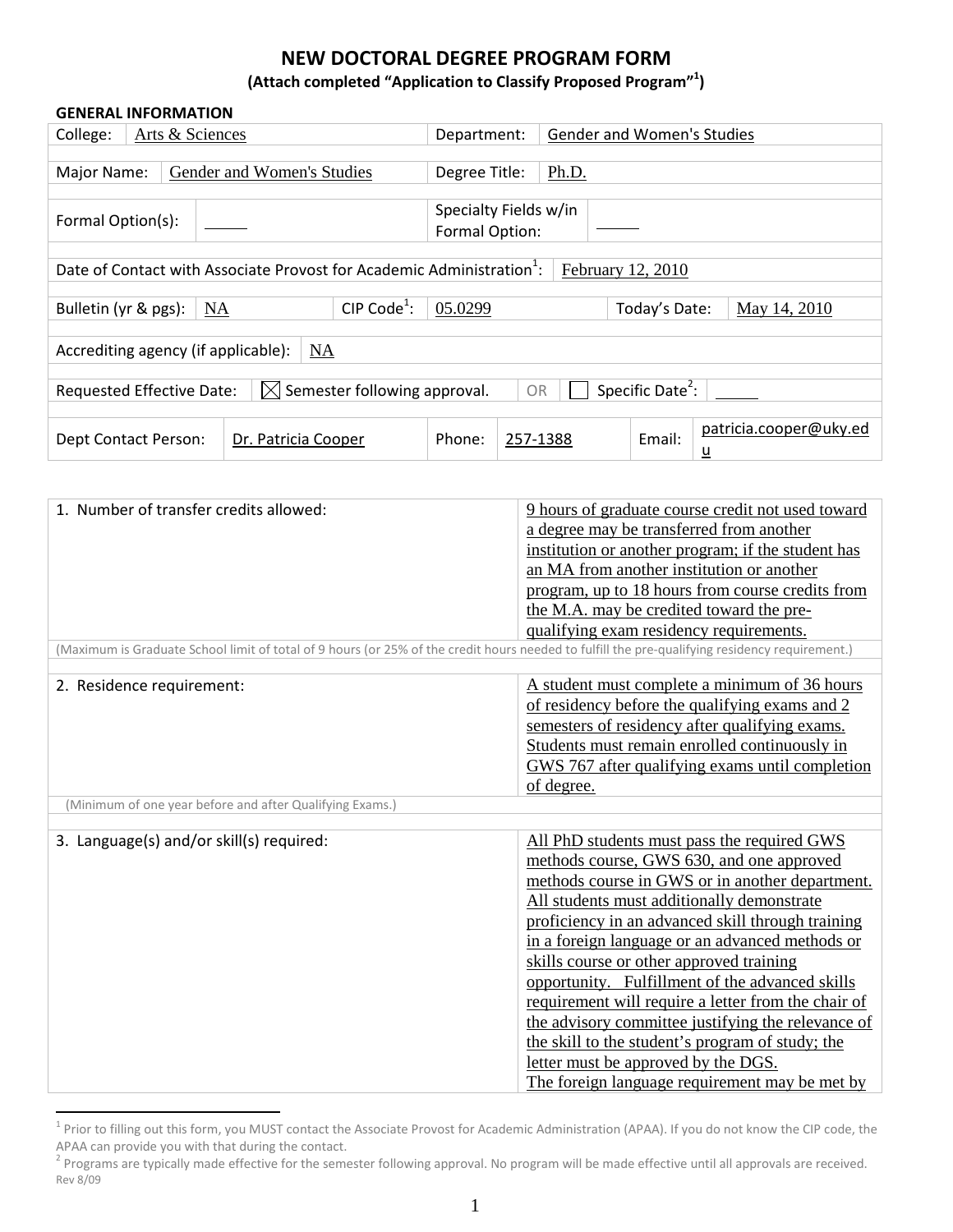|                                                                 | completion of Special Examinations given for the<br>foreign language reading courses with a grade of<br>"B" or better; by completion of one of the<br>accelerated graduate level ("011") courses with at<br>least a "B" grade; or, for international students<br>who are non-native speakers of English, with a<br>TOEFL score of 550 (213).                                                                                                                                                                                                                                                                                                                                                                                                                                                                                                                                                                                                                                                                                                                                                                                                                                                                                                                                                                                                                                                                                                                                                                                                                                                                                                                                                                                                                                                                                                                |
|-----------------------------------------------------------------|-------------------------------------------------------------------------------------------------------------------------------------------------------------------------------------------------------------------------------------------------------------------------------------------------------------------------------------------------------------------------------------------------------------------------------------------------------------------------------------------------------------------------------------------------------------------------------------------------------------------------------------------------------------------------------------------------------------------------------------------------------------------------------------------------------------------------------------------------------------------------------------------------------------------------------------------------------------------------------------------------------------------------------------------------------------------------------------------------------------------------------------------------------------------------------------------------------------------------------------------------------------------------------------------------------------------------------------------------------------------------------------------------------------------------------------------------------------------------------------------------------------------------------------------------------------------------------------------------------------------------------------------------------------------------------------------------------------------------------------------------------------------------------------------------------------------------------------------------------------|
| 4. Provisions for monitoring progress and termination criteria: | At the end of their first year of residence (and<br>also at the end of 18 credit hours of coursework if<br>this is not within the first year), all graduate<br>students must be reviewed by the graduate<br>program committee with invited participation by<br>all GWS graduate faculty who have taught<br>graduate students during the academic year. The<br>criteria to be evaluated will include progress<br>toward degree, grades, and performance on course<br>assignments.<br>One of three actions must be taken for each<br>student being evaluated:<br>A. Conclude that the student has completed<br>satisfactorily their first year of coursework (or 18<br>credit hours) in the program and recommend the<br>student for continuance as a PhD candidate;<br>B. Conclude that while there have been positive<br>aspects to the student's performance, the student's<br>overall performance as indicated by courses<br>taken, grades (minimum GPA 3.2 in the first 18<br>credit hours) and course assignments indicates to<br>faculty that the student is unlikely to successfully<br>complete the PhD program. In this case, the<br>student will be afforded the opportunity to<br>complete an M.A. degree (if they do not have an<br>M.A. in Gender and Women's Studies from<br>another institution). The Graduate Program<br>Committee will consider the student's re-<br>application to the PhD program upon completion<br>of the M.A. degree;<br>C. Conclude that the student's work is clearly<br>unsatisfactory based on grades (any grade of a C<br>or below in a course), poor evaluations by course<br>instructors based on coursework for the class, or<br>failure to complete courses as advised by the<br>department, in which case the student is dismissed<br>from the PhD program.<br>Any student who receives two or more "C's" in |
|                                                                 | their first 18 credit hours of coursework will be<br>dismissed from the PhD program.<br>For students earning a Master's degree only:<br>An M.A. degree will be awarded based on either<br>Plan A or Plan B. Plan A includes 24 hours of<br>coursework, including the 2 courses in methods,                                                                                                                                                                                                                                                                                                                                                                                                                                                                                                                                                                                                                                                                                                                                                                                                                                                                                                                                                                                                                                                                                                                                                                                                                                                                                                                                                                                                                                                                                                                                                                  |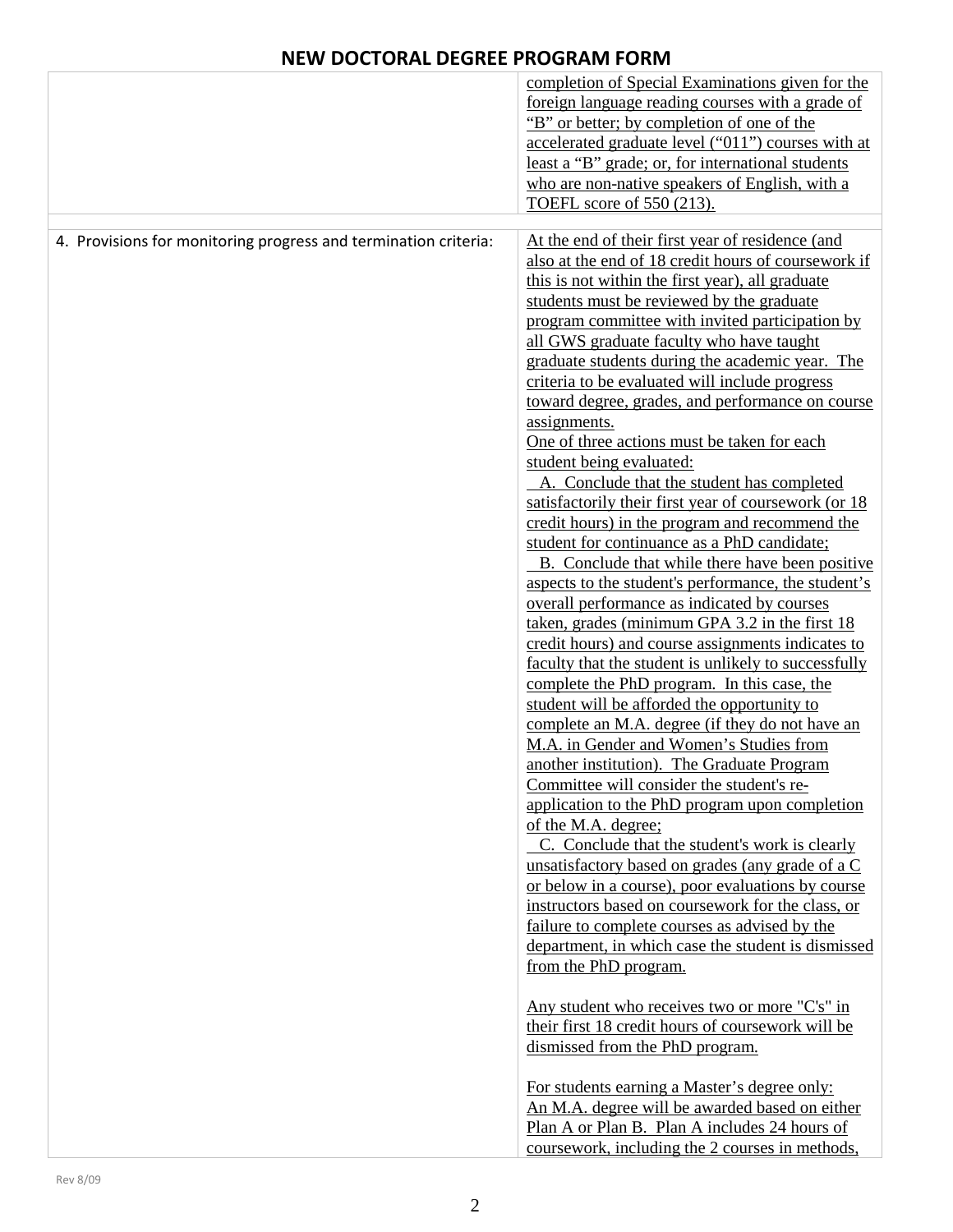|                                 | the 2 course sequence in Feminist<br>Thought/Theory, and 2 area seminars. Plan A<br>also requires a written thesis that demonstrates the<br>ability to conduct original research and write in a<br>professional academic manner and oral defense.<br>Plan B includes 30 hours of coursework,<br>including the 2 courses in methods, the 2 course<br>sequence in Feminist Thought/Theory, and 2 area<br>seminars. Plan B also requires a written<br>examination and oral defense. The written and<br>oral examinations will be prepared by a<br>committee of 3 GWS faculty members taking into<br>consideration the coursework completed by the<br>student.<br>Students earning a Master's degree under Plan A<br>or Plan B must meet the course level distribution<br>requirements of the Graduate School.<br>An M.A. will be awarded to Ph.D. students after<br>passing their written and oral qualifying<br>examinations. |
|---------------------------------|-----------------------------------------------------------------------------------------------------------------------------------------------------------------------------------------------------------------------------------------------------------------------------------------------------------------------------------------------------------------------------------------------------------------------------------------------------------------------------------------------------------------------------------------------------------------------------------------------------------------------------------------------------------------------------------------------------------------------------------------------------------------------------------------------------------------------------------------------------------------------------------------------------------------------------|
| 5. Total credit hours required: | Students must complete the equivalent of a<br>minimum of 36 hours prior to qualifying exams<br>(these hours must be completed within 5 years of<br>entering the program; extensions of up to 3 years<br>may be requested). Students will a prior M.A.<br>must complete a minimum of 18 hours of<br>coursework prior to qualifying examinations.<br>Students with a prior M.A. may be required to<br>complete more than 18 hours of coursework based<br>on the evaluation by their advisory committee.<br>Total credit hours required: 40 [(36 hours of<br>$coursework + 4 hours of dissertation residue$<br>credits (GWS 767)]. Note: Students must remain<br>registered in GWS 767 each semester post-<br>qualifying exams until completion of their degree<br>and show satisfactory progress toward the<br>completion of their dissertations each semester.                                                               |
| 6. Required courses :           | All students must complete two course sequence<br>of Feminist Theory & History of /Feminist<br>Thought and Action (GWS 650 / GWS 640.<br>All students must complete two courses in<br>methods/skills training (GWS 630 / additional<br>GWS or approved course).<br>All students must complete two "area" pro-<br>seminars (GWS 600 or GWS 700) topical areas to<br>be specified by the instructor, e.g. the body, the<br>state, representations).                                                                                                                                                                                                                                                                                                                                                                                                                                                                           |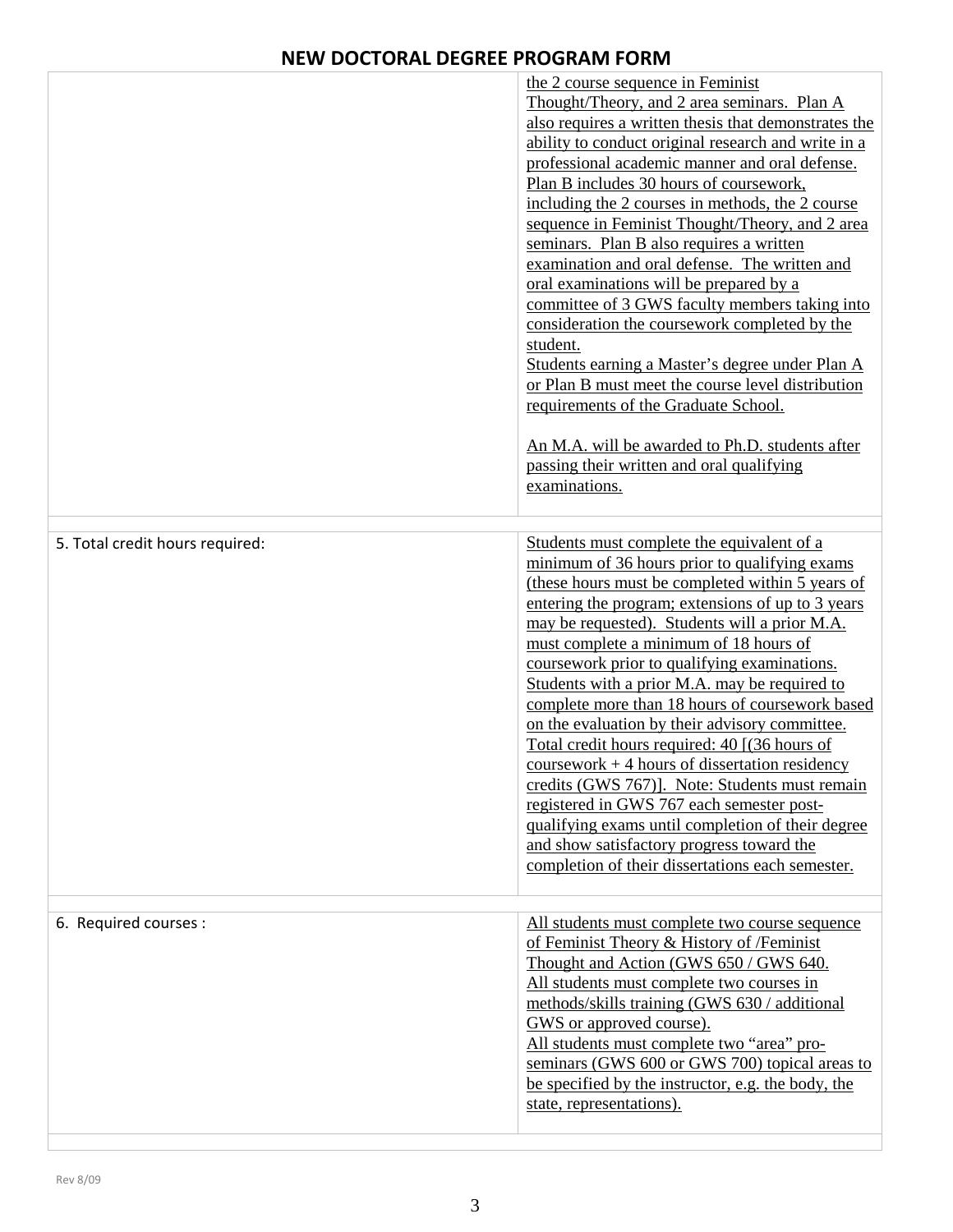| 7. Required distribution of courses within program:            | Students must specify in writing a major area of<br>focus approved by their advisory committee prior<br>to their third semester of study (during the first<br>semester of residence for students entering with a<br>prior MA).                                                                                                                                                                                                                                                                                                                                                                                                                                                                                                                                                                                                                                                                                                                                                                                                                                                                                                                                                                        |
|----------------------------------------------------------------|-------------------------------------------------------------------------------------------------------------------------------------------------------------------------------------------------------------------------------------------------------------------------------------------------------------------------------------------------------------------------------------------------------------------------------------------------------------------------------------------------------------------------------------------------------------------------------------------------------------------------------------------------------------------------------------------------------------------------------------------------------------------------------------------------------------------------------------------------------------------------------------------------------------------------------------------------------------------------------------------------------------------------------------------------------------------------------------------------------------------------------------------------------------------------------------------------------|
| 8. Minor area or courses outside program required:             | There is no requirement for specifying a minor<br>area or for taking courses outside of the<br>Department.                                                                                                                                                                                                                                                                                                                                                                                                                                                                                                                                                                                                                                                                                                                                                                                                                                                                                                                                                                                                                                                                                            |
| 9. Distribution of courses levels required (400G-500/600-700): | There are no distribution requirements for the<br>PhD.<br>For the M.A., students must meet the distribution<br>requirements of the Graduate School for<br>coursework. These requirements include: 2/3 of<br>the courses must be taken in the GWS<br>department, 2/3 of the minimum requirement<br>hours must be in regular coursework and half of<br>the required hours (excluding thesis, practicum or<br>internship hours) must be in 600/700 level<br>courses.                                                                                                                                                                                                                                                                                                                                                                                                                                                                                                                                                                                                                                                                                                                                     |
| 10. Qualifying examination requirements                        | The qualifying exam includes both written and<br>oral components. Students must pass both<br>components. Students will be informed no later<br>than the end of the oral examination whether they<br>have passed or failed the written and oral<br>components of the examination.<br>A. The chair of a student's PhD committee must<br>ask faculty members on the dissertation<br>committee to submit questions for the written<br>exam.<br><b>B.</b> A reading list will be prepared by the student<br>with the advice and consent of her/his committee.<br>C. The written component of the exam shall<br>consist of take-home exams in three parts. The<br>exams will be administered concurrently.<br>Students will have three weeks to complete the<br>written exam. The exam will consist of one<br>section of questions on Feminist Thought/Theory,<br>one section of questions on Gender and Women's<br>Studies topics (general area), and one section of<br>questions on the student's substantive major area<br>of focus.<br>D. There will be an oral examination for each<br>student scheduled no later than one month after<br>the completion and submission of the written<br>examination. |

11. Explain whether the proposed new program (as described in numbers 1 through 10) involve courses offered by another department/program. Routing Signature Log must include approval by faculty of additional department(s). Students may choose to take courses from other departments, but no specific courses are required. However students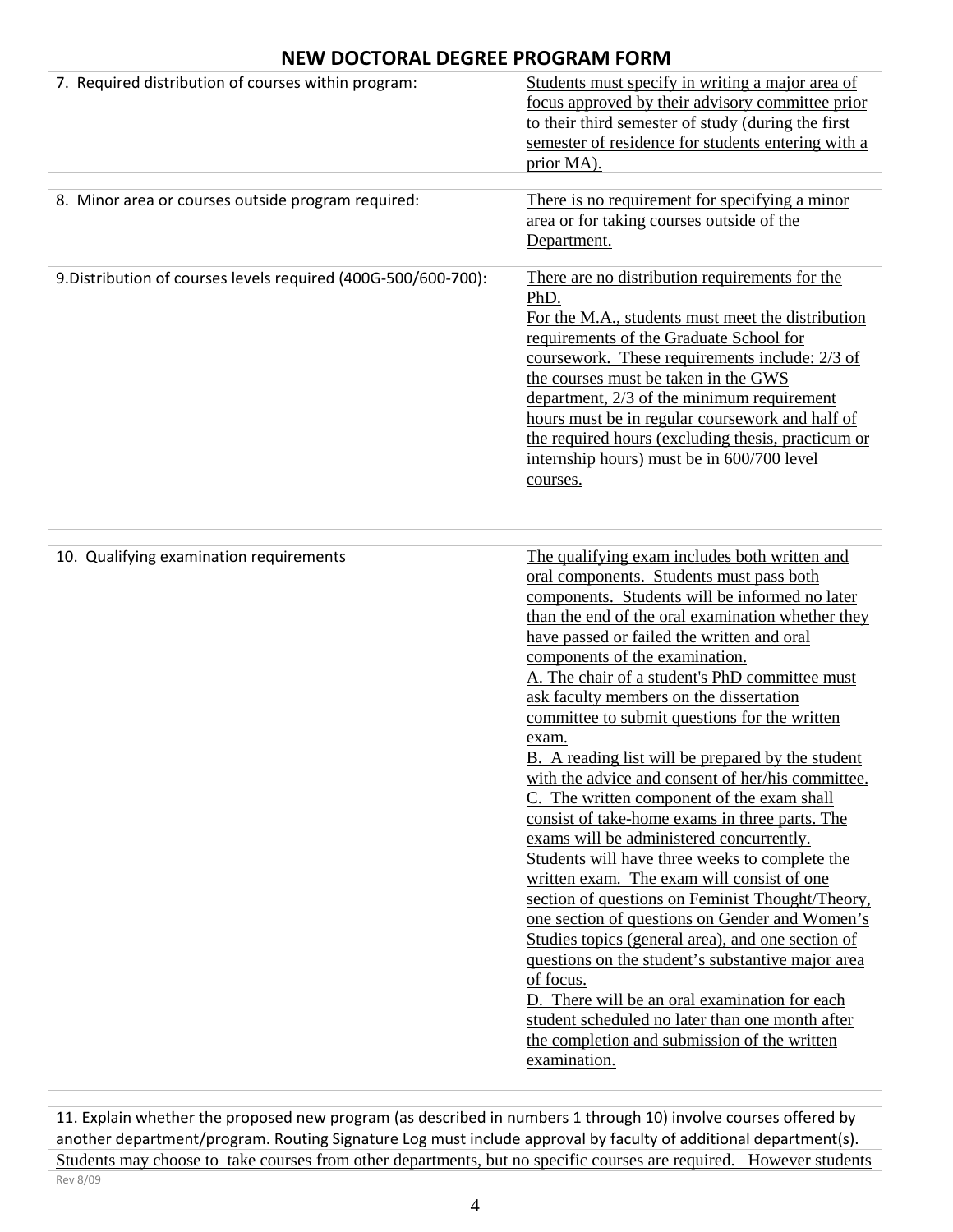must take a 2<sup>nd</sup> methods course either in the GWS Department or in another department. This will be addressed on a case by case basis with individual departments.

### 12. Other requirements not covered above:

### . ADVISORY AND DISSERTATION COMMITTEES

All students are required to create and meet with an advisory committee by the end of their second semester of enrollment. The dissertation advisory committee must be formed at least 1 year prior to the qualifying examination. This committee must include a minimum of 4 faculty members. The dissertation director serves as the major professor and must be a full member of the Graduate Faculty; at least 2 other committee members must be full members of the Graduate Faculty. The committee must include a minimum of 3 GWS Graduate faculty members and at least 1 faculty member from outside the department.

All students are required to complete a program of study approved by their advisory committee by the end of their second semester of enrollment. This program of study must be submitted in writing to the DGS.

All students are required to meet with their advisory committee at least once a year prior to their qualifying exams. The chair of the committee is required to send a letter to the DGS, to be placed in the student's file, to report on the results of each meeting and the student's progress toward degree.

Good progress toward completion of degree is defined as successful completion of coursework approved by the advisory committee with a minimum 3.0 GPA each semester under review and satisfactory preparation toward the qualifying exams and dissertation proposal. Lack of good progress will result in a review by the committee with the DGS for possible dismissal from the program.

Students are required to successfully defend their dissertation prospectus within 6 months of passing their qualifying examinations. Students who do not successfully defend in this time period will be evaluated by the committee with the DGS for possible dismissal from the program.

The student must meet with their dissertation committee at least once per year until the student has successfully defended the dissertation prospectus in order to evaluate progress. After the prospectus defense, progress will be reported each semester by the committee chair as a written evaluation of GWS 767. This progress must be reported to the DGS. A student who receives a U for dissertation research credit (GWS 767) will be considered to lack good progress toward the degree. Lack of good progress will result in a review by the committee with the DGS for possible dismissal from the program.

## APPLICATION DEADLINES

Students may apply for admission beginning in the Fall semester only. Applications for fall admission must be received no later than April 15th. International students must meet the deadlines established by the Graduate School (applicants can check the Graduate School website for this deadline). Applications must be complete by the deadline for consideration. Partial applications will not be considered. Applications must include GRE scores, three letters of recommendation, transcripts from all previous educational institutions, statement of purpose and writing sample. Applications for teaching assistantships, fellowship nominations, or other financial aid through the Department must be received by January 15 prior to the Fall semester for which the student is applying for admission. The applications to both the Graduate School and the Department must be complete and all materials must be received no later than January 15 in order to receive full consideration for awards.

## APPLICATION REQUIIREMENTS

Applicants must have at least a 3.00 undergraduate GPA. For those with credit in graduate classes, their graduate GPA must be at least a 3.2. Students must submit their GRE scores to the Graduate School and the Department. The GRE scores will be considered as part of the application. Students must provide transcripts from all previous institutions of higher learning they have attended and received course credit from. Applications must include 3 letters of recommendation sent directly to the Department.

Additional rules for international applicants are on the Graduate School website.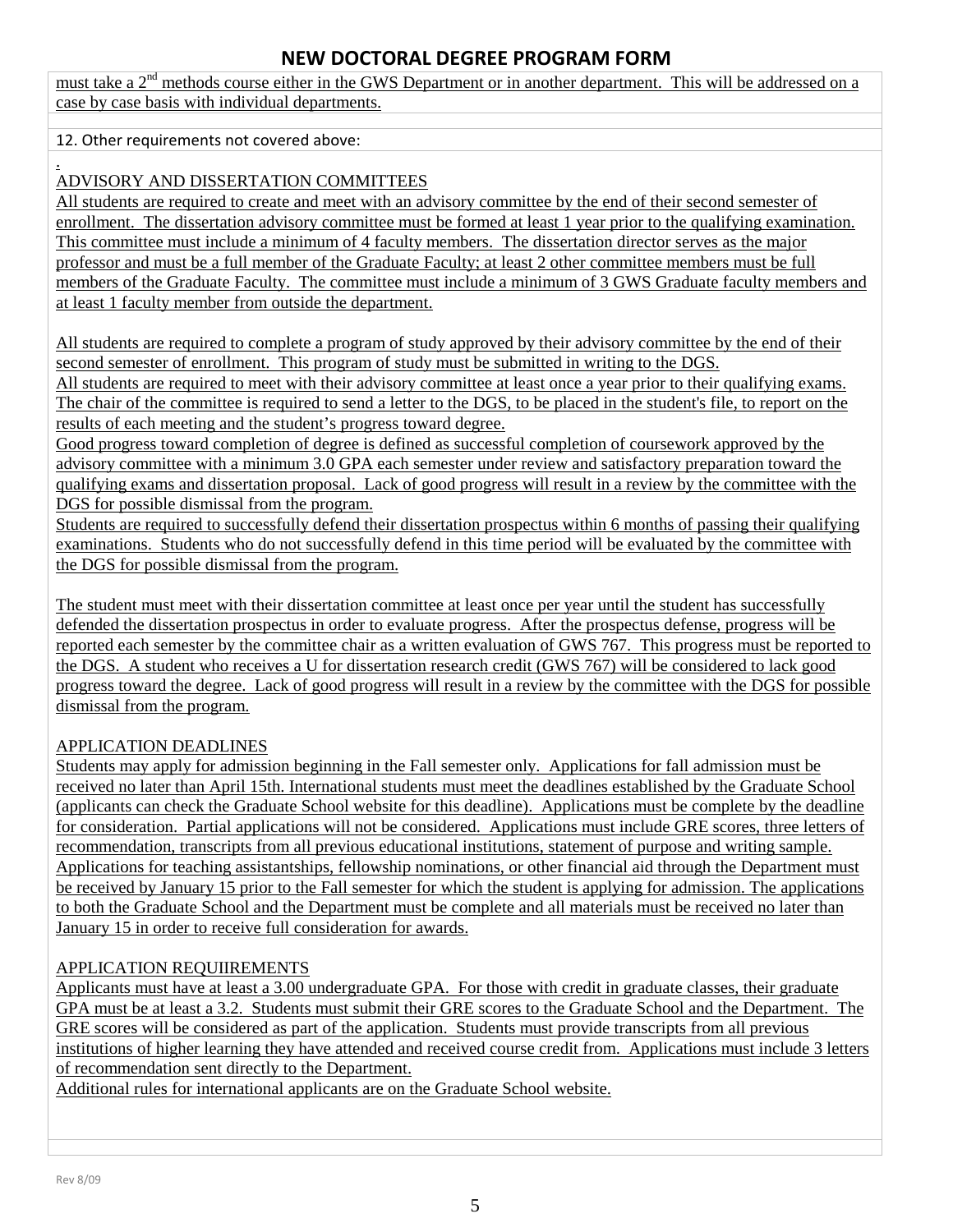13. What is the rationale for the proposed new program? Include specific references to accreditation requirements if applicable.

Numerous organizations (e.g., National Women's Studies Association; Chronicle of Higher Education) report that the academy is seeing an increasing demand for programs that address women's and gender issues, and these programs are becoming more embedded in academic institutions as departments and programs offering baccalaureate and graduate degrees. Among our 19 benchmark institutions, 8 currently offer Ph.D.s (10 offer stand-alone M.A. degrees, while all but two offer join joint MA or PhD degrees, graduate minors, certificates or contentrations. While the University of Louisville currently offers an MA degree in Women's and Gender Studies, and both U of L and Western Kentucky University offer a graduate certificate, there are no PhD programs in the Commonwealth.

The need and demand for a PhD program in Gender and Women's Studies is great. The establishment of such a program will expand upon the current graduate certificate, 122 of which have been awarded since 1994. A Ph.D. program will help attract and retain outstanding faculty for the Department and contribute to our goal of becoming a Top 20 research university by 2020. The faculty in the Department and many of our Affiliated Faculty have outstanding national and international reputations in studying gender and/or women. We receive many inquiries from within and outside the state regarding a graduate degree in GWS at the University of Kentucky.

Signature Routing Log

## **General Information:**

Proposal Name: GWS Ph.D. proposal

Proposal Contact Person Name: Patricia Cooper Phone: 859-<br>257-1388

Email: patricia.cooper@uky.edu

## INSTRUCTIONS:

Identify the groups or individuals reviewing the proposal; note the date of approval; offer a contact person for each entry; and obtain signature of person authorized to report approval.

## **Internal College Approvals and Course Cross-listing Approvals:**

| <b>Reviewing Group</b> | Date<br>Approved | <b>Contact Person (name/phone/email)</b>          | <b>Signature</b> |
|------------------------|------------------|---------------------------------------------------|------------------|
| <b>GWS</b> Faculty     | May 5, 2010      | Patricia A. Cooper / 257-1388 /<br>pacoop@uky.edu |                  |
|                        |                  |                                                   |                  |
|                        |                  |                                                   |                  |
|                        |                  |                                                   |                  |
|                        |                  |                                                   |                  |

## **External-to-College Approvals:**

| Council | Date            |                  | Approval of |
|---------|-----------------|------------------|-------------|
|         | <b>Approved</b> | <b>Signature</b> | Revision    |

Rev 8/09  $3$  Councils use this space to indicate approval of revisions made subsequent to that council's approval, if deemed necessary by the revising council.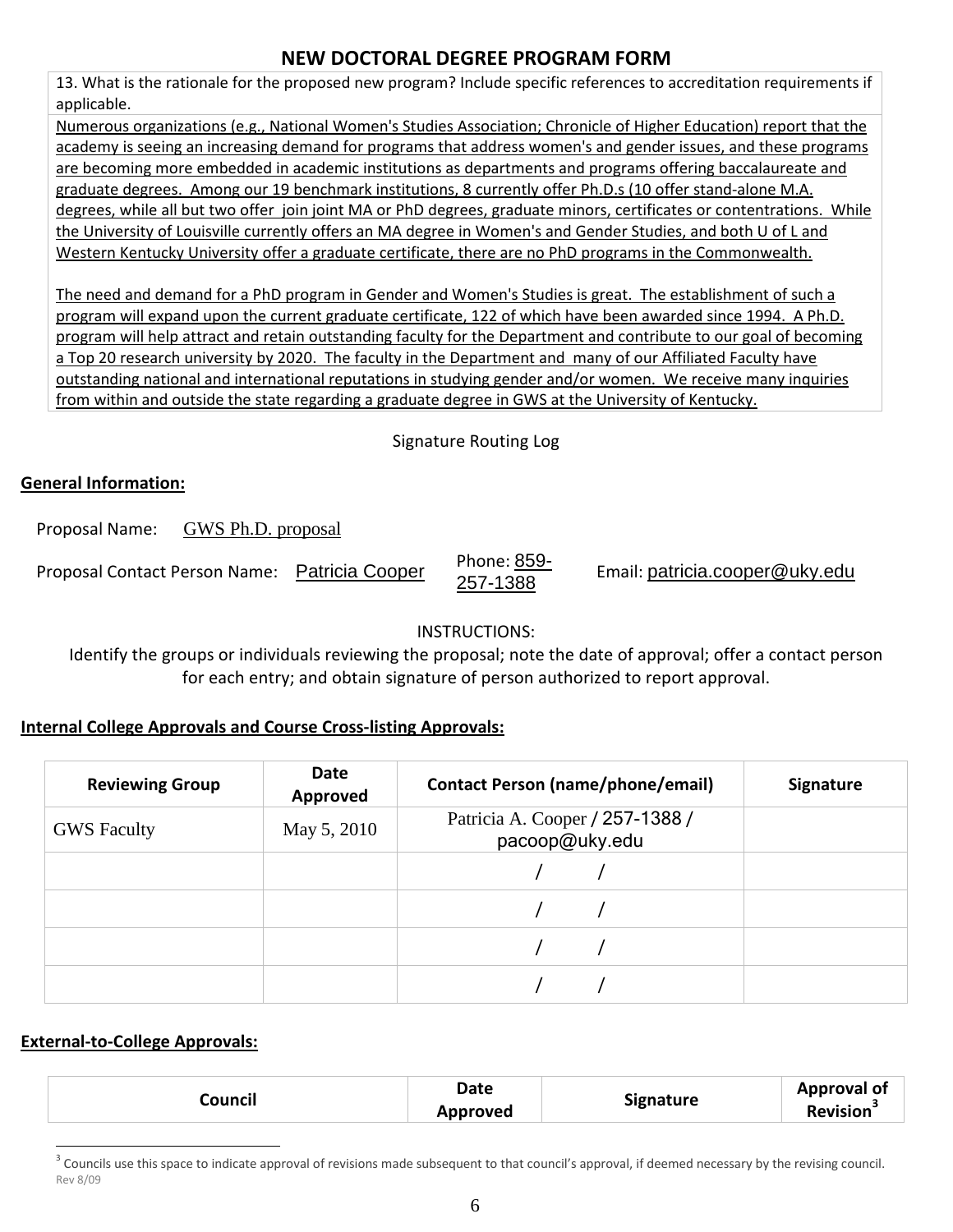# **SIGNATURE ROUTING LOG**

### **General Information:**

| Proposal Type: Course | Program $\boxtimes$                                                            | Other $\vert \ \vert$ |                                   |
|-----------------------|--------------------------------------------------------------------------------|-----------------------|-----------------------------------|
|                       | Proposal Name <sup>1</sup> (course prefix & number, pgm major & degree, etc.): |                       | PhD (new program)                 |
|                       | Proposal Contact Person Name: Patricia Cooper                                  | Phone: 7-1388         | Email:<br>patricia.cooper@uky.edu |

### **INSTRUCTIONS:**

Identify the groups or individuals reviewing the proposal; note the date of approval; offer a contact person for each entry; and obtain signature of person authorized to report approval.

## **Internal College Approvals and Course Cross-listing Approvals:**

| <b>Reviewing Group</b>                                                                         | Date<br><b>Approved</b> | <b>Contact Person (name/phone/email)</b>                                                                            | <b>Signature</b> |
|------------------------------------------------------------------------------------------------|-------------------------|---------------------------------------------------------------------------------------------------------------------|------------------|
| Gender & Women's<br>Studies entire faculty<br>acting as a Curriculum<br>Committee of the Whole | 01/23/10                | Patricia Cooper / 7-1388 /<br>patricia.cooper @uky.edu                                                              |                  |
| Gender & Women's<br>Studies, Chair                                                             | 01/23/10                | Patricia Cooper, Chair / 7-1388 /<br>patricia.cooper@uky.edu                                                        |                  |
| A&S Ed. Policy Cmte.                                                                           | 11/16/10                | Randall Roorda, Humanities / 7-1033 /<br>rroorda@uky.edu<br>Joanna Badagliacco, Soc. Sci. / 7-4335 /<br>imb@uky.edu |                  |
| A&S Dean                                                                                       | 11/16/10                | Anna Bosch, Associate Dean / 7-6689 /<br>bosch@uky.edu                                                              |                  |
| A&S Dean                                                                                       | 01/13/11                | Mark Kornbluh, Dean / 7-1375 /<br>mark.kornbluh@uky.edu                                                             |                  |

### **External-to-College Approvals:**

| Council                             | Date<br><b>Approved</b> | Signature                         | <b>Approval of</b><br>Revision <sup>2</sup> |
|-------------------------------------|-------------------------|-----------------------------------|---------------------------------------------|
| Undergraduate Council               |                         |                                   |                                             |
| <b>Graduate Council</b>             | Approved by GC 4/22/11  |                                   |                                             |
| <b>Health Care Colleges Council</b> |                         |                                   |                                             |
| Senate Council Approval             |                         | <b>University Senate Approval</b> |                                             |

### Comments:

<sup>&</sup>lt;sup>1</sup> Proposal name used here must match name entered on corresponding course or program form.

<sup>&</sup>lt;sup>2</sup> Councils use this space to indicate approval of revisions made subsequent to that council's approval, if deemed necessary by the revising council.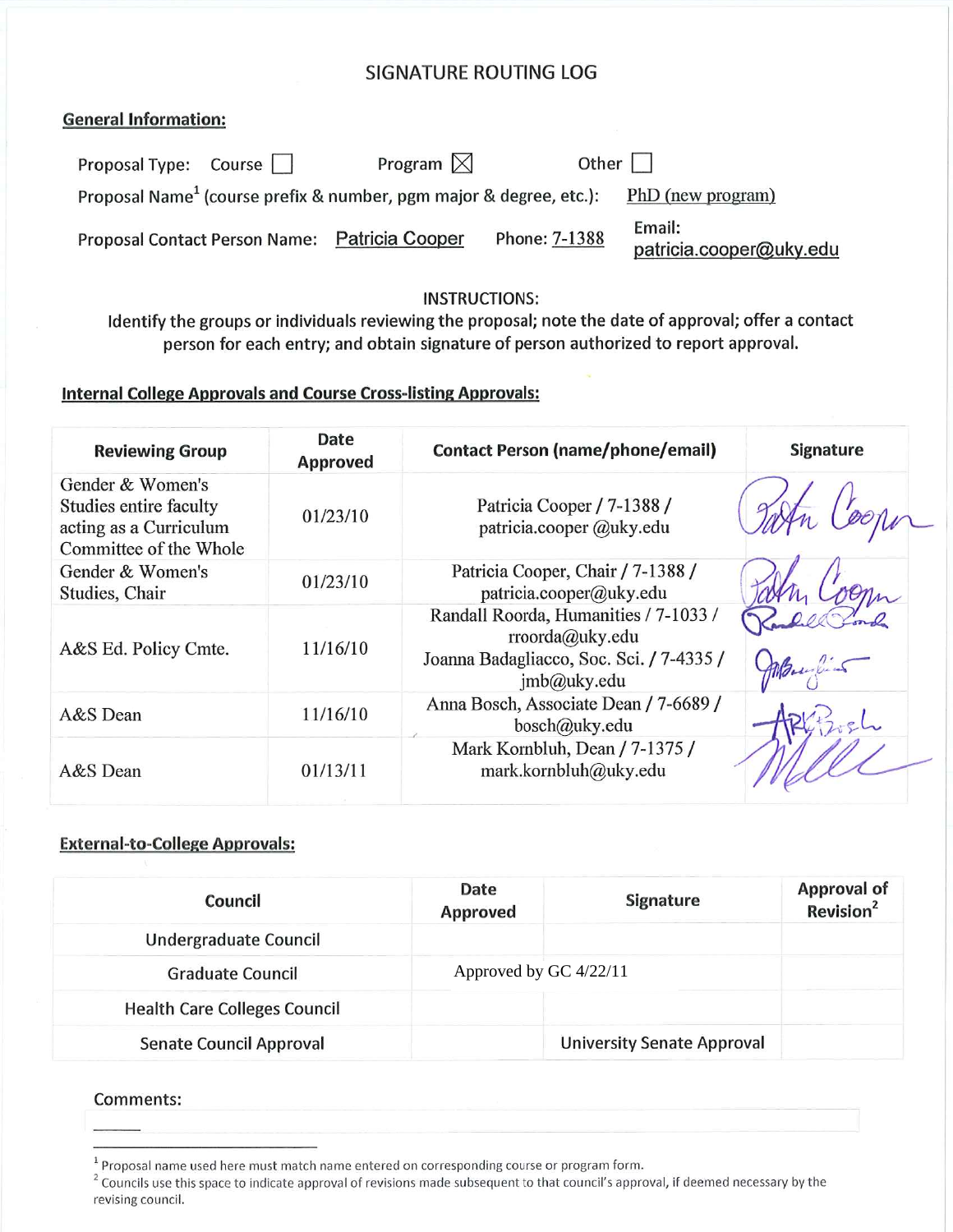# **Program of Study**

## Students beginning in Fall 2013

| <b>YEAR</b> | Fall                                 | Spring                                | <b>Total Hours</b> |
|-------------|--------------------------------------|---------------------------------------|--------------------|
|             | •GWS 650 Feminist Theory*            | • Approved Seminar                    | 18                 |
|             | •GWS 630 Method 1**                  | • Advanced Skill                      |                    |
|             | •GWS 600 or 700*                     | •GWS 600 or 700                       |                    |
|             | •Method/skill 2                      | •GWS 640 History of Feminist          | 36                 |
|             | • Approved Seminar                   | Thought and Action**                  |                    |
|             | • Approved Seminar                   | • Approved Seminar                    |                    |
|             |                                      | • Approved Seminar                    |                    |
| 3           | Qualifying Exam                      | Proposal Defense                      | 40                 |
|             | <b>GWS767 Dissertation Residency</b> | <b>GWS 767 Dissertation Residency</b> |                    |
|             | <b>GWS 767</b>                       | <b>GWS 767</b>                        |                    |

Students beginning in Fall 2014

| <b>YEAR</b>   | Fall                                  | Spring                                | <b>Total Hours</b> |
|---------------|---------------------------------------|---------------------------------------|--------------------|
|               | •GWS 650 Feminist Theory              | •Method 2 or Approved Seminar         | 18                 |
|               | • Approved Seminar                    | • Approved Seminar                    |                    |
|               | •GWS 600 or 700                       | <b>•GWS 640</b>                       |                    |
| $\mathcal{P}$ | • Advanced Skill                      | •GWS 600 or 700                       | 36                 |
|               | •GWS 630 Method 1                     | • Approved Seminar                    |                    |
|               | •Method 2 or Approved Seminar         | • Approved Seminar                    |                    |
| 3             | Qualifying Exam                       | Proposal Defense                      | 40                 |
|               | <b>GWS 767 Dissertation Residency</b> | <b>GWS 767 Dissertation Residency</b> |                    |
| -4            | <b>GWS 767</b>                        | <b>GWS 767</b>                        |                    |

\*Offered every year

\*\*Offered every other year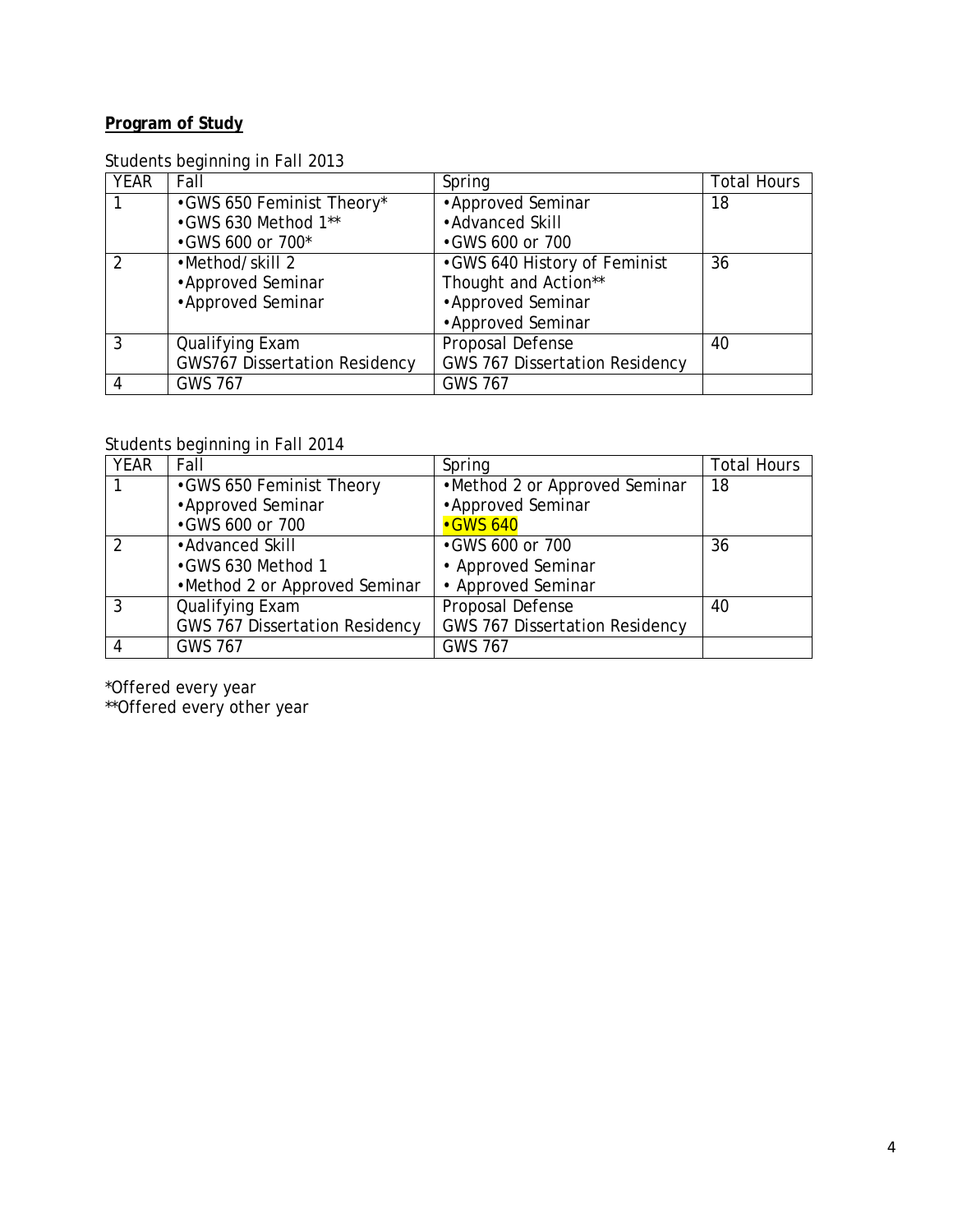### **Revised List of Possible Courses for the Second Methods Requirement.**

The GWS Department requires GWS 630, an interdisciplinary methods course. Students are required to take GWS 630 and an additional methods course, either in our department or in another department. The student and her/his Advisor will discuss the additional methods course and determine which course would be most appropriate, given the students skills and research interests. The DGS will contact departments on a case-bycase basis to make arrangements for these courses. The list below is not exhaustive, only suggestive.

### **ANTHROPOLOGY**

ANT 541 ARCHAEOLOGICAL METHOD AND THEORY ANT 620 TOPICS AND METHODS OF EVALUATION ANT 660 ETHNOGRAPHIC RESEARCH METHODS

### **ENGLISH**

ENG 600 BIBLIOGRAPHY AND METHODS OF RESEARCH

### **GEOGRAPHY**

GEO 600 ANALYTIC METHODS IN GEOGRAPHY GEO 700 ADVANCED ANALYTICAL METHODS IN GEOGRAPHY

### **HISTORY**

HIS 606 HISTORICAL CRITICISM

#### **PHILOSOPHY**

PHI 560 PHILOSOPHY OF SCIENTIFIC METHOD

### **POLITICAL SCIENCE**

PS 671 STRATEGIES OF INQUIRY IN POLITICAL SCIENCE PS 672 INTRODUCTION TO TECHNIQUES OF POLITICAL RESEARCH

### **PSYCHOLOGY**

PSY 611 PSYCHOLOGICAL RESEARCH

### **SOCIOLOGY**

SOC 622 TOPICS AND METHODS OF EVALUATION SOC 680 METHODS OF SOCIAL INVESTIGATION SOC 681 RESEARCH DESIGN AND ANALYSIS

### **STATISTICS**

STA 570 BASIC STATISTICAL ANALYSIS

### **THEATER**

TA 610 CRITICAL THEORIES AND PERFORMANCE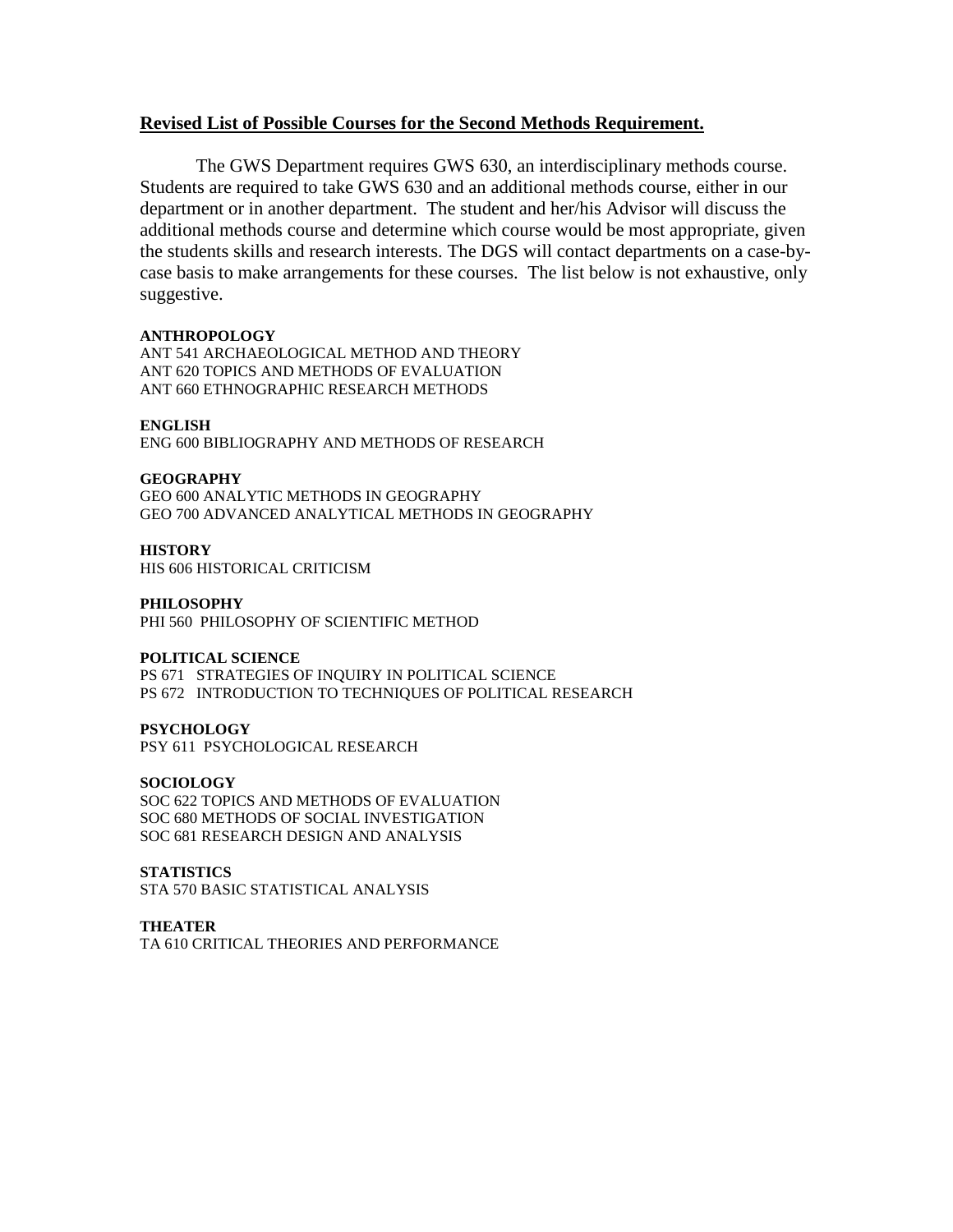| <b>COURSE</b>                               | <b>FACULTY MEMBER</b> |  |  |
|---------------------------------------------|-----------------------|--|--|
| <b>FALL 2012</b><br><b>REQUIRED COURSES</b> | Ä                     |  |  |
| GWS 600-001 Writing Practicum               | Bordo                 |  |  |
| <b>GWS ELECTIVES</b>                        |                       |  |  |
| GWS 600-002 Love                            | Basu                  |  |  |
| GWS 595-001 Gender and Appalachia           | Mason                 |  |  |
| <b>OUTSIDE ELECTIVES</b>                    |                       |  |  |
| <b>ENG</b>                                  | Blum                  |  |  |
| <b>HIS</b>                                  | Chassen-Lopez         |  |  |
| <b>ANT</b>                                  | Anglin                |  |  |

| <b>COURSE</b>                                        | <b>FACULTY MEMBER</b> |
|------------------------------------------------------|-----------------------|
| Spring 2013                                          |                       |
| <b>REQUIRED COURSES</b>                              |                       |
|                                                      |                       |
| <b>GWS 650</b>                                       | Basu                  |
|                                                      |                       |
| <b>GWS ELECTIVES</b>                                 |                       |
| GWS 600-001 Gender and Popular Culture               | <b>Tice</b>           |
| GWS 595-001 Masculinity in Caribbean                 | Couti                 |
| Literature/Discourse                                 |                       |
| GWS 710 Latin American and U.S. Latina Women's Lives | Alcalde               |
| <b>OUTSIDE ELECTIVES</b>                             |                       |
| <b>ENG</b>                                           | Rust -                |
| EPE                                                  | Tice                  |
| <b>ANT</b>                                           | Udvardy               |
| PHIL                                                 | Superson              |

ä,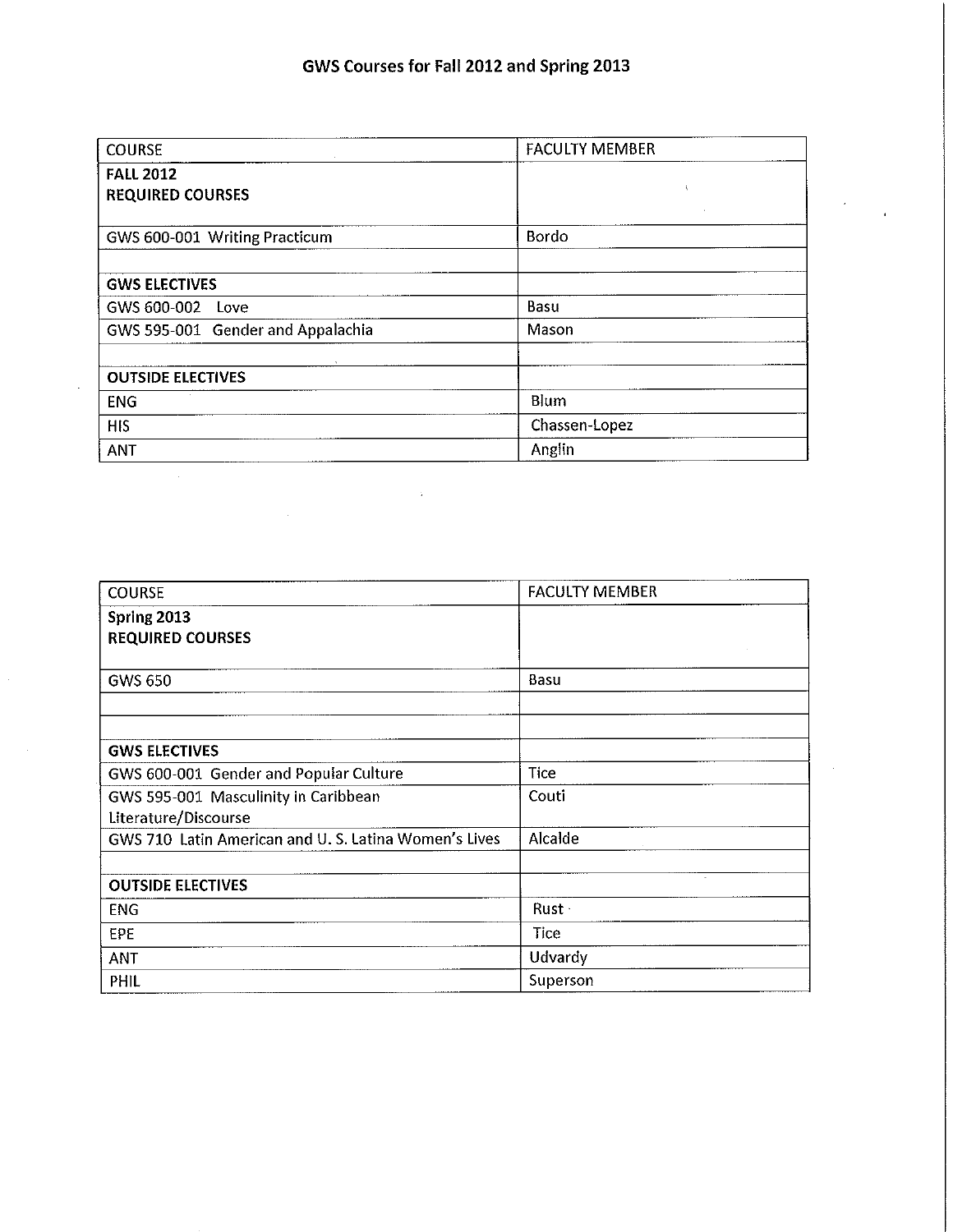| <b>COURSE</b>            | <b>FACULTY MEMBER</b> |  |
|--------------------------|-----------------------|--|
| <b>FALL 2013</b>         |                       |  |
| <b>REQUIRED COURSES</b>  |                       |  |
|                          |                       |  |
| GWS 600-001<br>$\bullet$ | Stein                 |  |
| <b>GWS 630</b>           | Riggle                |  |
|                          |                       |  |
| <b>GWS ELECTIVES</b>     |                       |  |
| GWS 600-002              | Mason                 |  |
| <b>GWS 595</b>           | <b>Tice</b>           |  |
| $\sim 10^{-1}$           |                       |  |
| <b>OUTSIDE ELECTIVES</b> |                       |  |
| <b>GEOG</b>              | Roberts               |  |
| <b>ENG</b>               | Rosenman, Wright      |  |
| <b>HIS</b>               | Kern                  |  |

| <b>COURSE</b>            | <b>FACULTY MEMBER</b> |
|--------------------------|-----------------------|
| Spring 2014              |                       |
| <b>REQUIRED COURSES</b>  |                       |
| <b>GWS 650</b>           | Mason                 |
|                          |                       |
| <b>WS 700</b>            | <b>Tice</b>           |
| <b>GWS ELECTIVES</b>     |                       |
| GWS 600-002              | <b>Bordo</b>          |
| GWS 595-001              | Couti                 |
| <b>OUTSIDE ELECTIVES</b> |                       |
|                          |                       |
| <b>GEOG</b>              | Mutersbaugh           |
| <b>HIS</b>               | Chassen-Lopez,        |
| <b>RURAL SOC</b>         | <b>Harris</b>         |
| <b>EPE</b>               | <b>Tice</b><br>$\sim$ |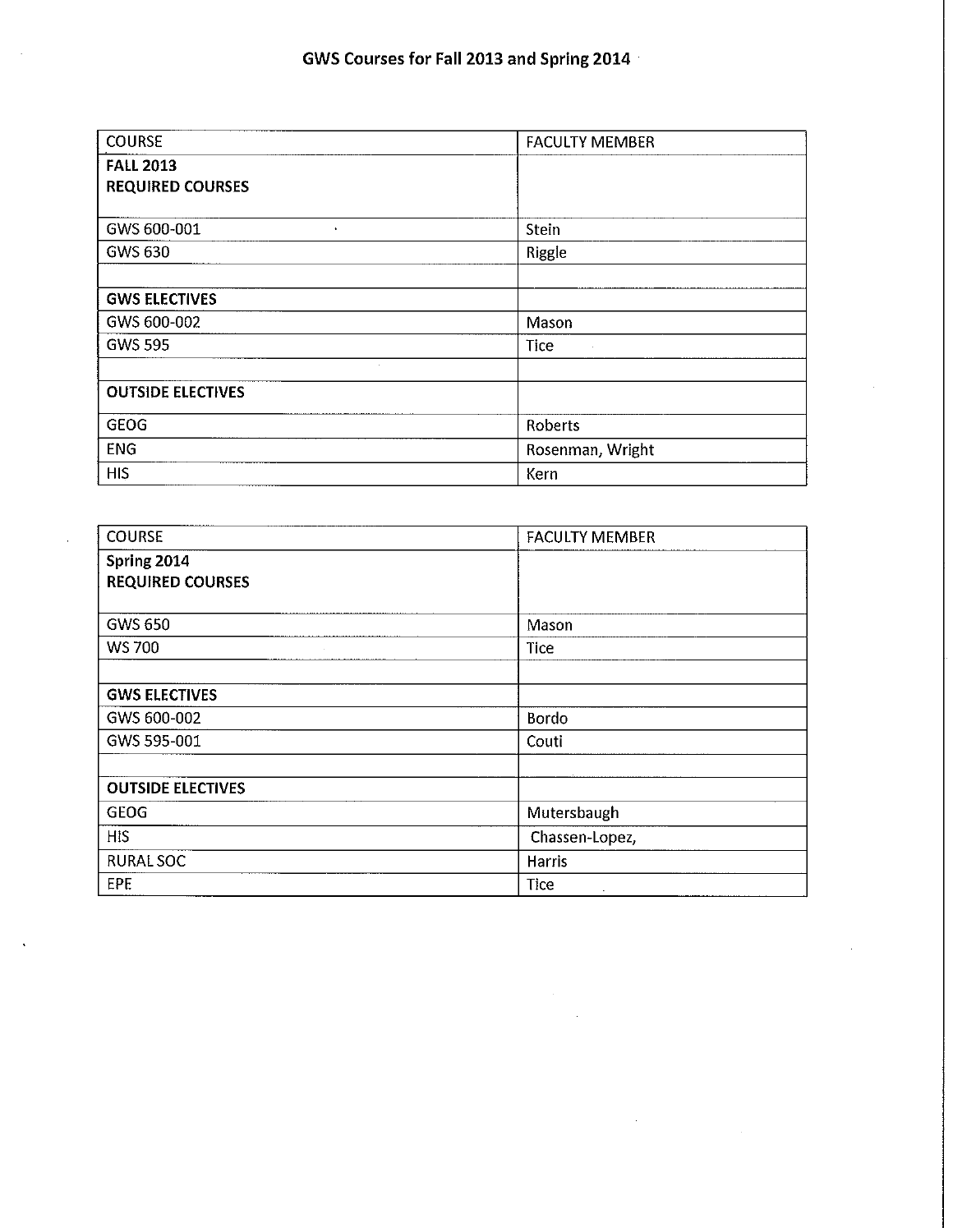| <b>COURSE</b>            | <b>FACULTY MEMBER</b>    |  |
|--------------------------|--------------------------|--|
| <b>FALL 2014</b>         |                          |  |
| <b>REQUIRED COURSES</b>  |                          |  |
|                          |                          |  |
| GWS 600-001              | Cooper                   |  |
| GWS 630                  | Basu                     |  |
| $\sim$                   |                          |  |
| <b>GWS ELECTIVES</b>     |                          |  |
| GWS 600-002              | Alcalde                  |  |
| GWS 595-001              | Riggle                   |  |
|                          |                          |  |
| <b>OUTSIDE ELECTIVES</b> |                          |  |
| <b>ENG</b>               | Wright or Rust           |  |
| <b>SOC</b>               | Liberato                 |  |
| <b>ANT</b>               | <b>Udvardy or Anglin</b> |  |
| PHIL                     | Superson                 |  |

| <b>COURSE</b>            | <b>FACULTY MEMBER</b> |  |
|--------------------------|-----------------------|--|
| Spring 2015              |                       |  |
| <b>REQUIRED COURSES</b>  |                       |  |
|                          |                       |  |
| <b>GWS 650</b>           | <b>Tice</b>           |  |
| <b>GWS 700</b>           | Basu                  |  |
| <b>GWS 710</b>           | Alcalde               |  |
|                          |                       |  |
| <b>GWS ELECTIVES</b>     |                       |  |
| GWS 600-002              | Mason                 |  |
| GWS 595-001, 002         | Couti, Riggle         |  |
|                          |                       |  |
| <b>OUTSIDE ELECTIVES</b> |                       |  |
| <b>ENG</b>               | Young                 |  |
| Social Work              | Otis                  |  |
| EPE                      | Tice, Goldstein       |  |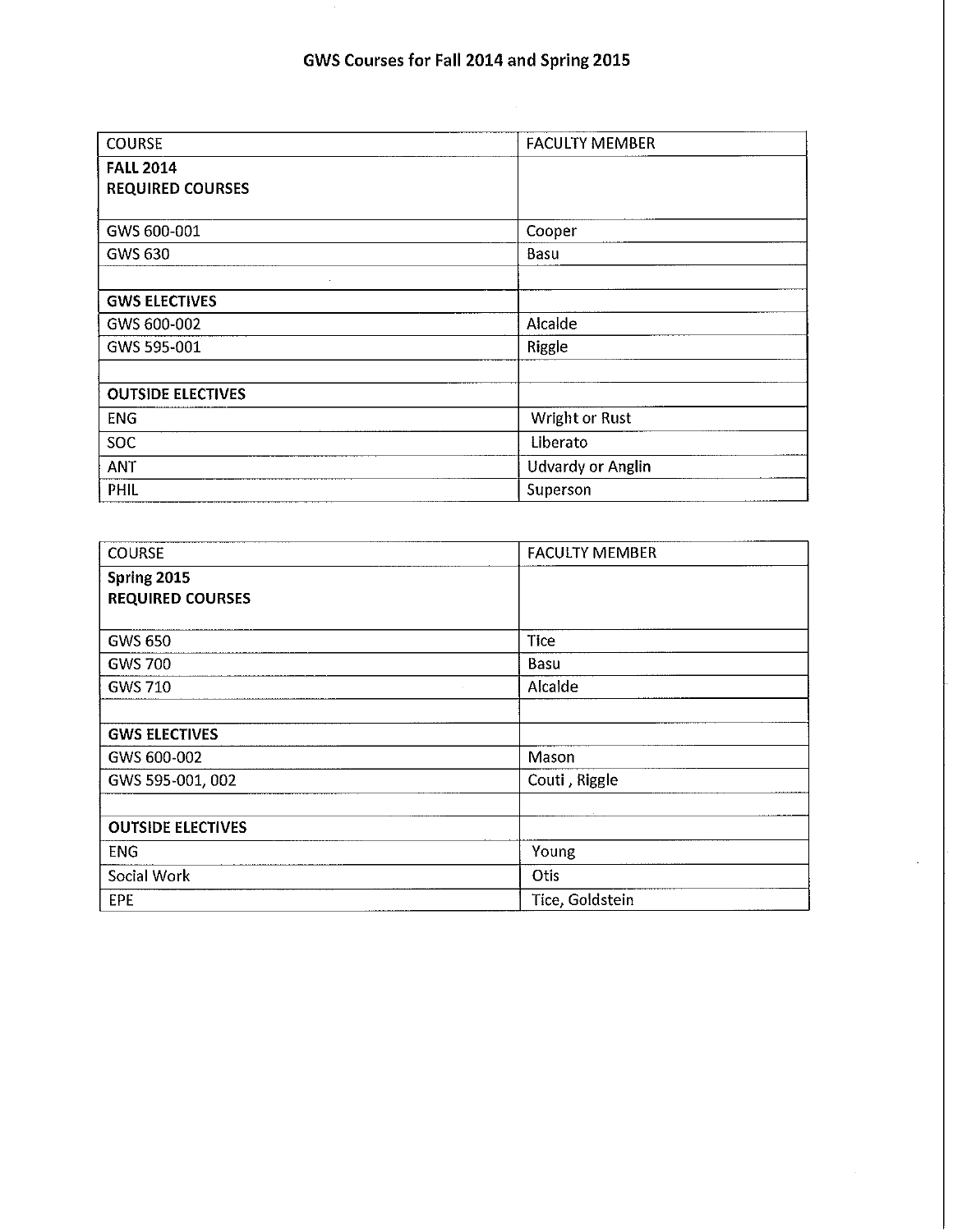| <b>COURSE</b>                          | <b>FACULTY MEMBER</b> |  |
|----------------------------------------|-----------------------|--|
| <b>FALL 2015</b>                       |                       |  |
| <b>REQUIRED COURSES</b>                |                       |  |
|                                        |                       |  |
| GWS 600-001                            | <b>Basu</b>           |  |
| <b>GWS 640</b>                         | Stein                 |  |
|                                        |                       |  |
| <b>GWS ELECTIVES</b>                   |                       |  |
| GWS 600-002                            | Alcalde               |  |
| GWS 595-001                            | Riggle                |  |
|                                        |                       |  |
| <b>OUTSIDE ELECTIVES</b><br>$\epsilon$ |                       |  |
| <b>ENG</b>                             | Rust                  |  |
| <b>HIS</b>                             | Chassen-Lopez         |  |
| <b>SOC</b>                             | Liberato              |  |

| <b>COURSE</b>                          | <b>FACULTY MEMBER</b> |  |  |
|----------------------------------------|-----------------------|--|--|
| Spring 2016<br><b>REQUIRED COURSES</b> |                       |  |  |
| <b>GWS 650</b>                         | $\bullet$<br>Basu     |  |  |
| <b>WS 700</b>                          | Alcalde               |  |  |
| <b>GWS ELECTIVES</b>                   |                       |  |  |
| GWS 600-002                            | <b>Tice</b>           |  |  |
| <b>GWS 595</b>                         | Couti<br>٠            |  |  |
| <b>OUTSIDE ELECTIVES</b>               |                       |  |  |
| <b>ENG</b>                             | Rosenman              |  |  |
| <b>MCL</b>                             | Luo                   |  |  |
| ANT                                    | Anglin                |  |  |
| <b>EPF</b>                             | Tice                  |  |  |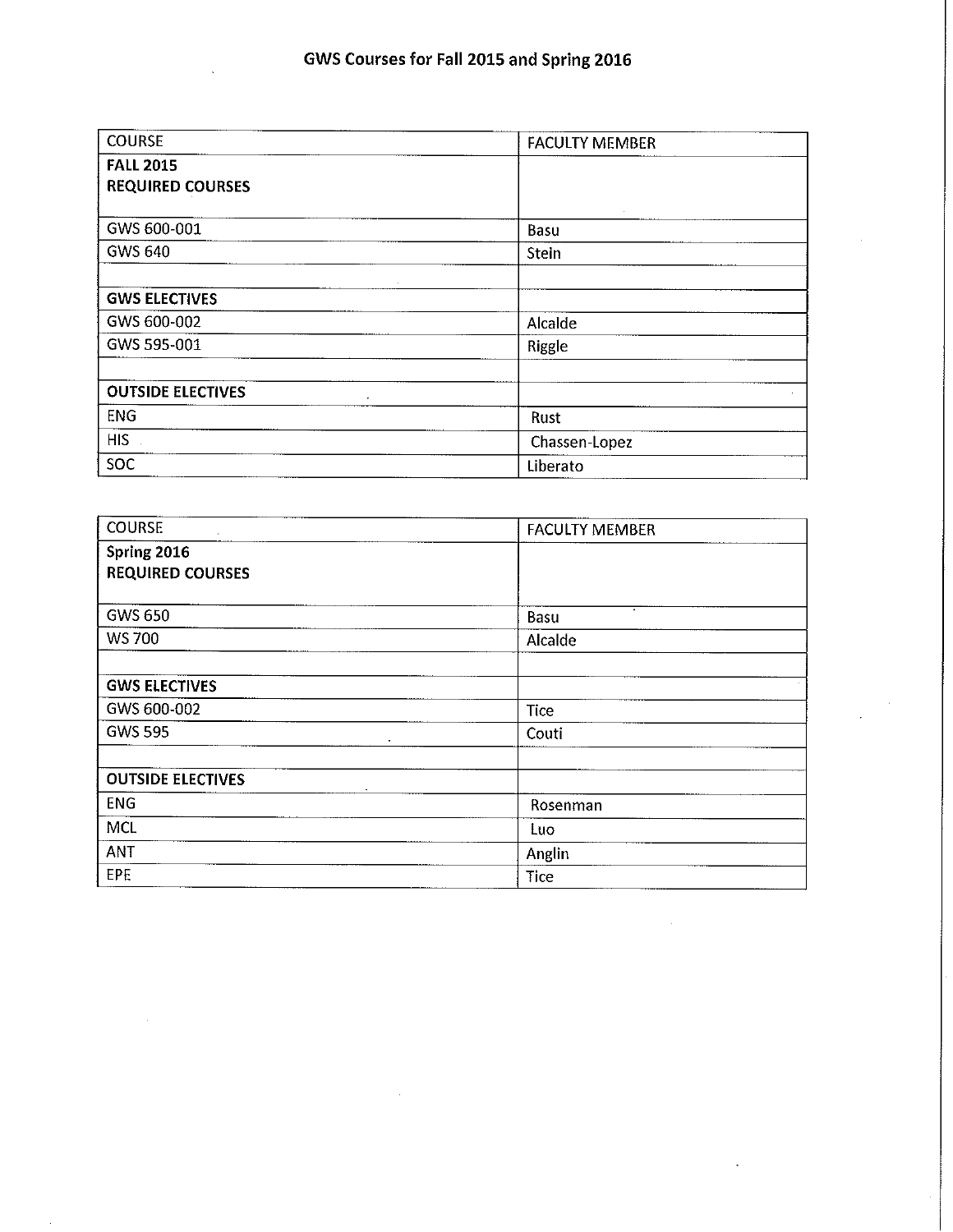## **GWS Ph.D. Proposal Supplement**

I have added relevant supplemental information for our proposal to fill in gaps that official forms omit.

1. Proposal Development Process. In AY 2005-2006, the Steering Committee of what was then the Women's Studies Program, in co-ordination with Affiliated Faculty developed a five-year plan that called for a) departmental status b) undergraduate major c) Ph.D. program. In the Fall of 2007, GWS submitted proposals to the Council on Post-Secondary Education to establish the two degrees and these proposals were approved in January 2008. Additional proposals for department status and the undergraduate major were developed and submitted for approval. The College EPC approved the UG major on April 22, 2008 and the Faculty Senate on March 9, 2009. Departmental status followed a similar path and was approved by the UK Board of Trustees on June 11, 2009. We worked an additional year on our Ph.D. program and submitted our proposal for it in May 2010.

2. Resources for the Ph.D. degree

a. Department Faculty. GWS hired two new faculty during 2010-2011, Dr. Carol Mason (Full Professor) and Dr. Melissa Stein (Assistant Professor). We were also successful in moving Dr. Tice's tenure to the Department along with 56% of her DOE. Dr. Lucinda Ramberg left UK to accept a position at Cornell University. GWS currently has an FTE of 7.25.

I have also attached a copy of a Four Year Teaching Plan illustrating how we will cover our graduate courses. Note that we have only added two new courses to our graduate curriculum for the Ph.D. These will be taught only every other year. The remaining courses are already being taught as part of our Graduate Program. So we are adding only one new graduate course a year to the curriculum we are already teaching. We already have enough faculty to meet all of our teaching requirements and offer electives.

b. Affiliated Faculty. We have 17 Affiliated Faculty willing to serve on as Graduate Faculty for the GWS Ph.D. Program: They are: Mary Anglin (Anthropology); Virginia Blum (English); Francie Chassen-Lopez (History); Beth Goldstein (Ed. Policy Studies and Evaluation); Debra Harley (Special Education and Rehabilitation Counseling) Rosalind Harris (Rural Sociology); Pearl James (English); Kathi Kern (History); Ana Liberato (Sociology); Tad Mutersbaugh (Geography); Melanie Otis (Social Work) Karen Petrone (History); Susan Roberts (Geography); Ellen Rosenman (English); Anita Superson (Philosophy); Monica Udvardy (Anthropology); and Nazera Wright (English).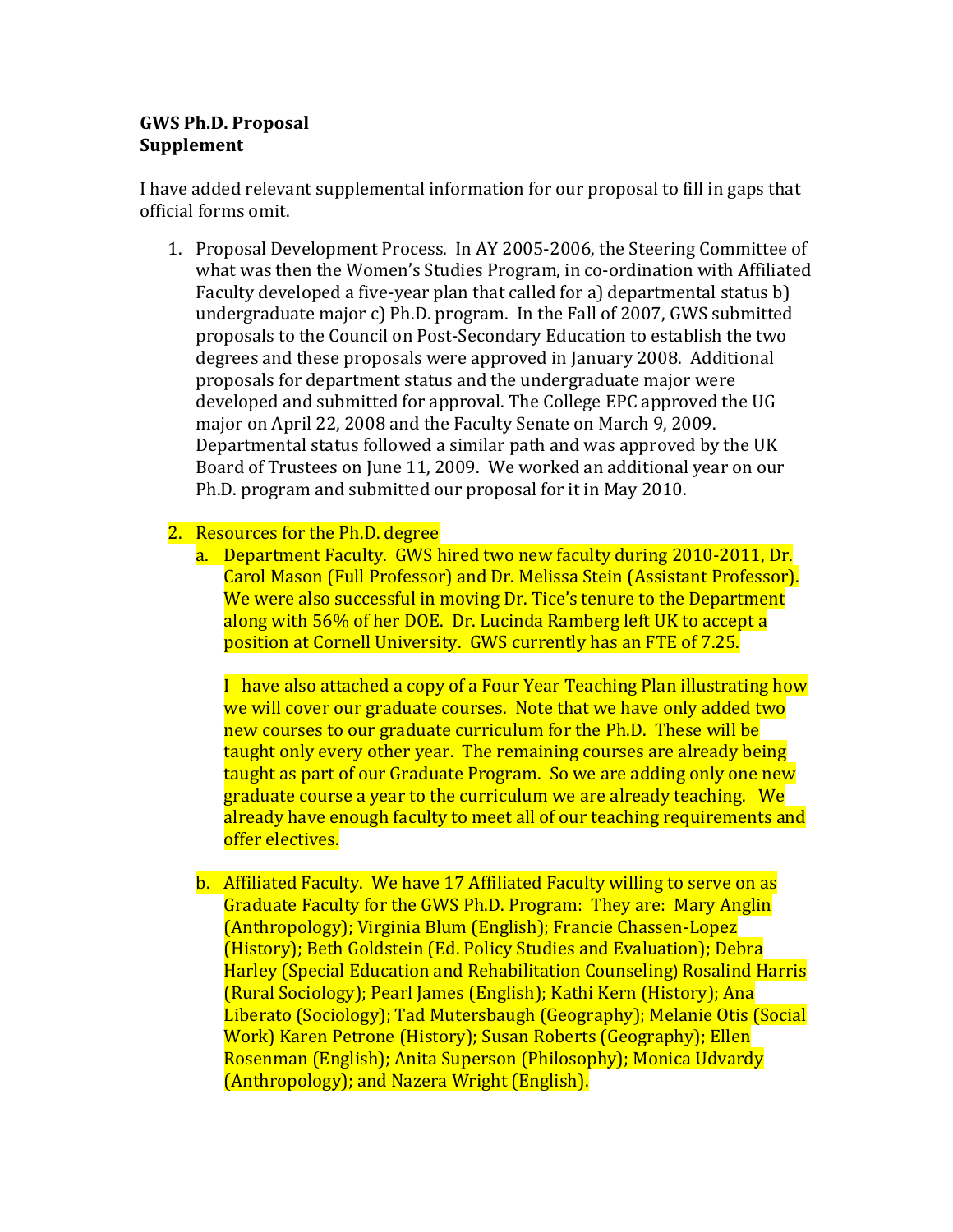- c. Graduate Student Support. We currently have 4 full Teaching Assistantships. We intend to admit only those students whom we can support with assistantships or those outstanding students who do not need support We also have a Bonnie Cox Graduate Travel Award that provides up to \$1,000 a year for up to 4 students (the amount various because this is interest from an endowment given by a former Director and Librarian at UK, Bonnie J. Cox) to fund research travel. Students may reapply for a second award the following year. The endowment is currently \$176,183.
- 3. GWS Electives and our Affiliated Faculty
	- a. GWS Department Faculty teach electives under GWS course titles.
	- b. Affiliated Faculty members teach their customary courses in their own departments. They notify us of any of their courses that meet our requirements for GWS electives (90% of the course must be focused on gender or women). We include these courses on a list that we circulate several weeks before registration every semester and that we post on our web site. I have attached copies of sample lists. With this system, we do not request any change in a faculty member's DOE.
- 4. Comparisons with other Ph.D. Programs. I have attached a table with information about benchmark programs along with additional ones of interest. The table shows some programs with varying FTEs, but with which UK's Department compares favorably, especially considering the large size of some of the older programs. The same is true for Affiliated Faculty. We intend to increase the number of joint appointments as we move forward and believe that creation of a Ph.D. program in the Department will also attract faculty to seek joint appointments with the Department.
- 5. National Women's Studies Association Data on Ph.D. programs. Most of the programs are new enough that NWSA has not yet conducted a study on placements or degrees granted. However, job openings in Women's Studies, Feminist Studies, Gender Studies, Sexuality Studies, and Gender and Women's Studies (they are variously named across the country) programs or departments consistently seek individual with degrees in this field, rather than in another discipline. In our own search last year, we received over 400 applications, but the minority were individuals with degrees in GWS. We gave preference to those individuals in our hiring decisions.
- 6. UK GWS Ph.D. Enrollments. Although we believe that demand for our program will be significant (we get calls every year and this year have had 12 serious inquiries for our anticipated Ph.D. program) and that we could enroll as many as 8 students the first year, the Department has decided to admit only the best students between 1-3 students the first year. This is consistent with what other GWS departments do, except for a few of the largest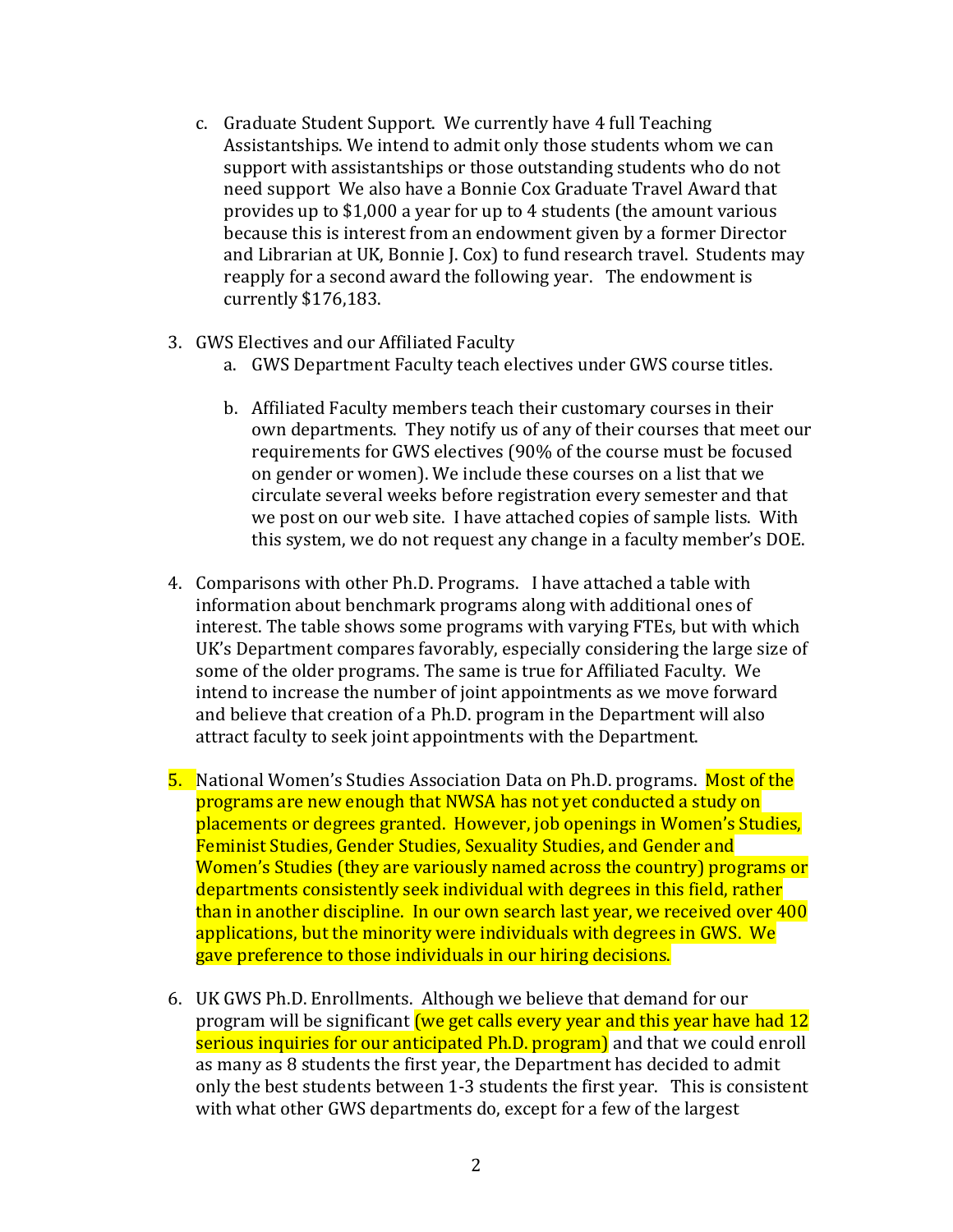programs. We also anticipate and will recommend that students make careful investigation of all of the fellowships and awards made through the Graduate School. We found that Ph.D. programs in GWS elsewhere receive from 4 to 10 Teaching Assistantships a year and supplement them with additional awards through their graduate schools. Some departments do not receive their own TAships, but instead receive the support directly from their graduate schools.

- 7. Graduate Assessment. I have attached a copy of our Assessment Map for the Graduate Program. We have already completed two graduate program assessments and filed our improvement plans. We intend to select one Learning Outcome a year, and the Graduate Committee conducts the assessment. They use a research paper in a required course or some other ultimate writing assignment appropriate to the Learning Outcome being assessed. We strip the papers of identifying marks, make them available to committee members with the scoring rubrics. Then they meet to discuss the scoring and create an improvement plan. Department faculty discuss the plans in a faculty meeting.
- 8. GWS Mission Statement.

The Department of Gender and Women's Studies aims to serve the University and the Commonwealth through promotion of equity and commitment to excellence.

We are committed to research and teaching about the lives, cultures, perspectives, and activities of women globally. We believe that what are commonly referred to as "women's issues" are societal issues that affect all individuals, regardless of gender.

While understanding women's experiences, resources, strategies and contributions to society is central to the GWS mission, equally important is the exploration of gender as a construct that permeates human experience, thought, and history. We recognize that men's lives are gendered and that gender relations occur simultaneously with other hierarchical social relations and inequalities of power including those based on ability, age, class, ethnicity, family composition, race, region, religion, sex, sexual orientation and the inequitable distribution of resources in and among countries and groups globally.

In the service of this mission, we are committed to the development of a multidisciplinary, integrative, theoretically diverse curriculum at the undergraduate and graduate levels; support of critical research, teaching and public programming in Gender and Women's Studies; and fostering interdisciplinary collaboration among both faculty and students.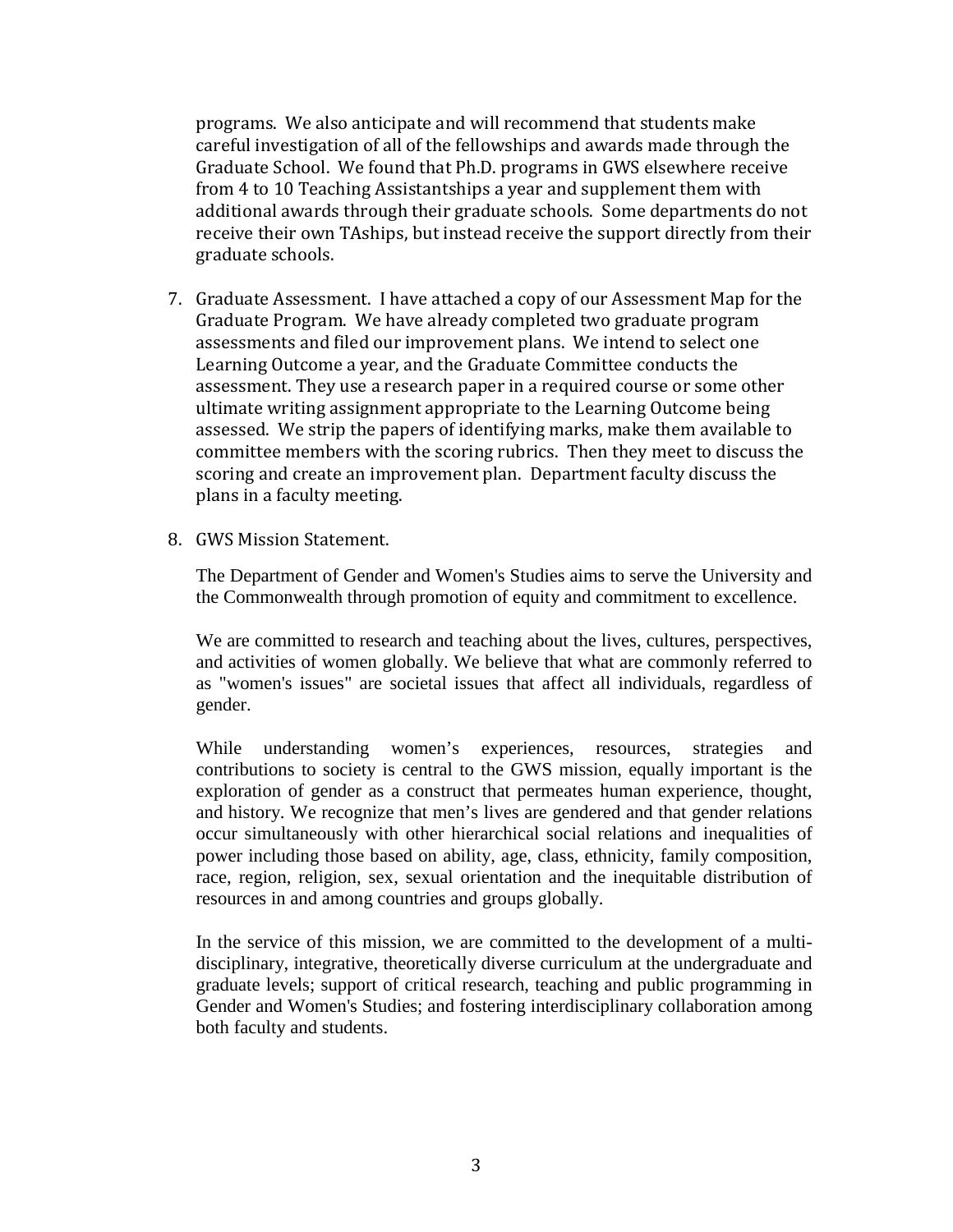### **UK GWS Resources, Faculty and Courses Each Semester, 2011-2012**

| <b>Faculty</b> | Fall           | <b>Spring</b>  |
|----------------|----------------|----------------|
| Alcalde        | 2              | $\overline{2}$ |
| Bordo*         | 1              |                |
| Basu           | 2              | 2              |
| Cooper         | 1              |                |
| Couti**        |                |                |
| Mason          | 2              | 2              |
| Oaks           | 3              | 3              |
| Riggle         |                |                |
| <b>Stein</b>   | $\overline{2}$ | $\overline{2}$ |
| Tice***        | 1              |                |
| Total courses  | 14             | 6              |

**FTEs:** GWS currently has 7 FTEs.

\*Dr. Susan Bordo teaches one GWS course per year and one elective without a GWS course prefix, but which generally counts towards either the Major or the Graduate Program. So she provides one GWS course and one elective for us each year. I have included the elective in this table.

\*\*Dr. Jacqueline Couti teaches in the Department of Modern and Classical Languages and teaches one course per year for GWS.

\*\*\*Dr. Karen Tice's tenure moved from EPE to GWS in the summer of 2011 and we hold 56% of her appointment.